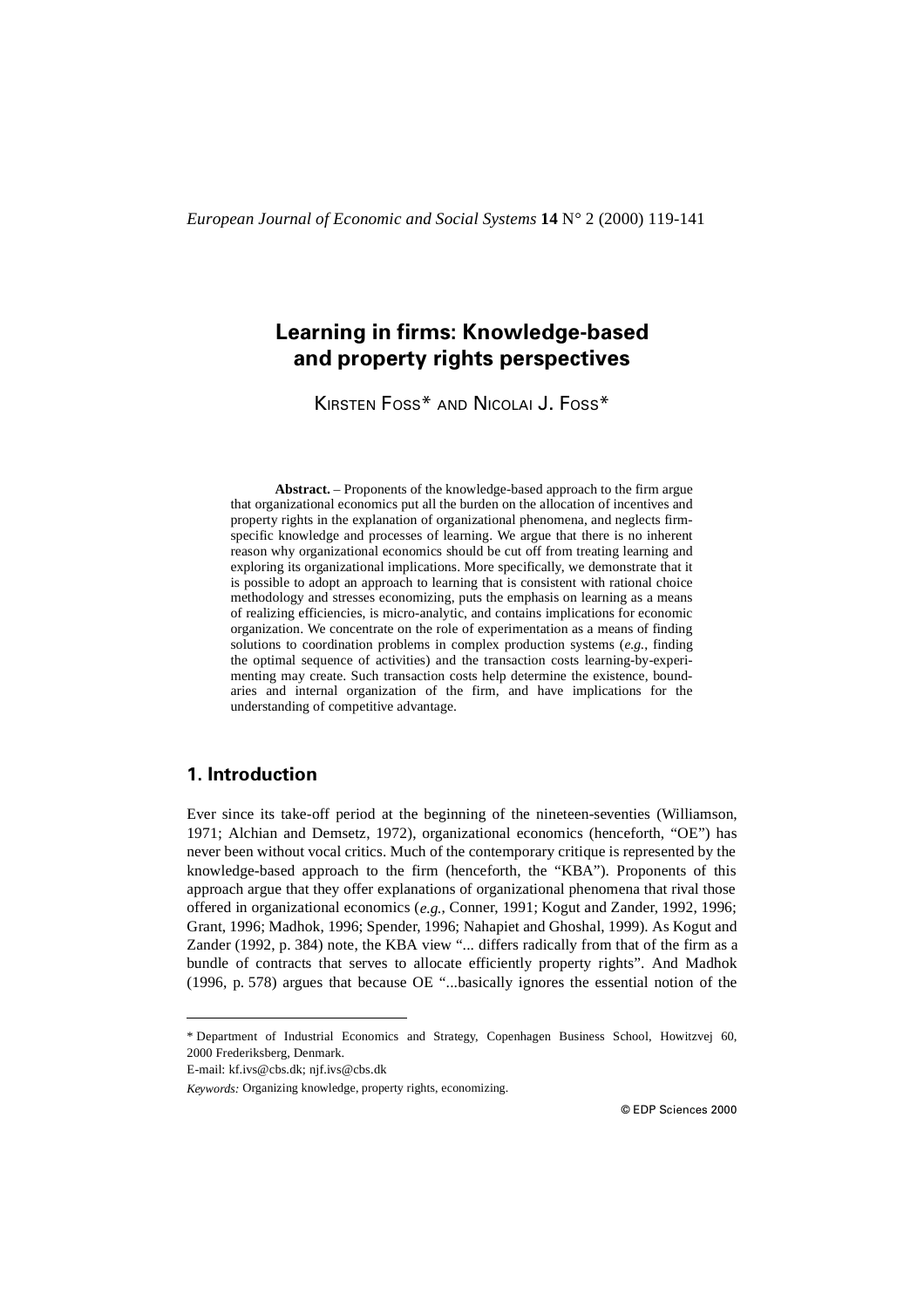firm as a bundle of knowledge, and the underlying processes therein" it is fundamentally "... is fundamentally incapable of being a complete theory of economic organization". Moreover, KBA writers claim that it is possible to address the existence, boundaries, and internal organization of the firm – that is, the *explananda* of OE – in terms of processes of accumulating, utilizing, and storing knowledge (Grant, 1996), a focus that also has strong implications for the understanding of competitive advantage. In essence, KBA writers claim that theirs is a perspective that is inherently more dynamic, and that OE is cut off from such a dynamic perspective because of its neglect of learning.

In this paper, we offer a discussion and an assessment of, first, how much the KBA itself really has to say about learning in firms, and, second, of the potential of OE to address this issue. We shall provocatively argue that, in actuality, the KBA has relatively little to offer with respect to such learning (*"Learning, and the Knowledge-Based* Approach"). Although it is correct that thus far OE has had little to say about learning <sup>1</sup>, it is in no way cut off from addressing this issue and how it connects to economic organization. From an OE perspective, these issues should be addressed using a *micro-analytic* focus; an *economizing* approach which directs attention to efficiency issues; and *comparative institutionalism* which requires arguments of why one institution may more efficiently organize learning processes than another one. Thus, OE is a superior starting point for building an explanation of what exactly it is that may make firms more efficient institutions for organizing learning processes – something which is assumed rather than demonstrated in the KBA (*e.g.*, Kogut and Zander, 1996; Madhok, 1996).

In fact, we shall argue along such lines by developing the idea – mentioned by Coase (1937) but noted by only a few of his followers – that firms may exist because of the flexibility afforded by a structure of incomplete contracts and the discretion provided by managerial authority. Specifically, we develop this idea into an argument that firms may have learning advantages because the use of incomplete contracts and the discretion provided by authority are low-cost ways of conducting controlled experiments with, for example, production technology (K. Foss, 2000) or marketing efforts (Cyert and Kumar, 1996). In other words, firms may more efficiently set up and conduct sequential optimal designs of experiments in order to discover relevant information (*cf*. Blackwell, 1951).

In our view, understanding why this is so requires a micro-analytic focus that directs attention to the rights of and constraints on agents with respect to carrying out actions that may provide new information. Such a focus is supplied by the property rights perspective (Alchian, 1965; Demsetz, 1964; Barzel, 1997; Hart, 1995) ("*Learning, Economic Organization, and Property Rights*"). As we shall argue, there is a highly complex link between the distribution of rights in a firm and firm-level learning ("*Learning and Economic Organization: AProperty Rights Perspective"*). To our knowledge, this is the first attempt in the literature to tease out implications for learning in firms from such a

<sup>1</sup> While bounded rationality is fully acknowledged by many contributors to OE (*e.g.*, Williamson, 1985, 1996, 1998; Jensen and Meckling, 1992), the broader ramifications of bounded rationality (as represented by, *e.g.*, March, 1999) are never inquired into. For example, satisficing search is absent in most OE treatments. Bounded rationality mostly partakes of the limited role of rationalizing the incompleteness of complex contracts (Williamson, 1985, 1996).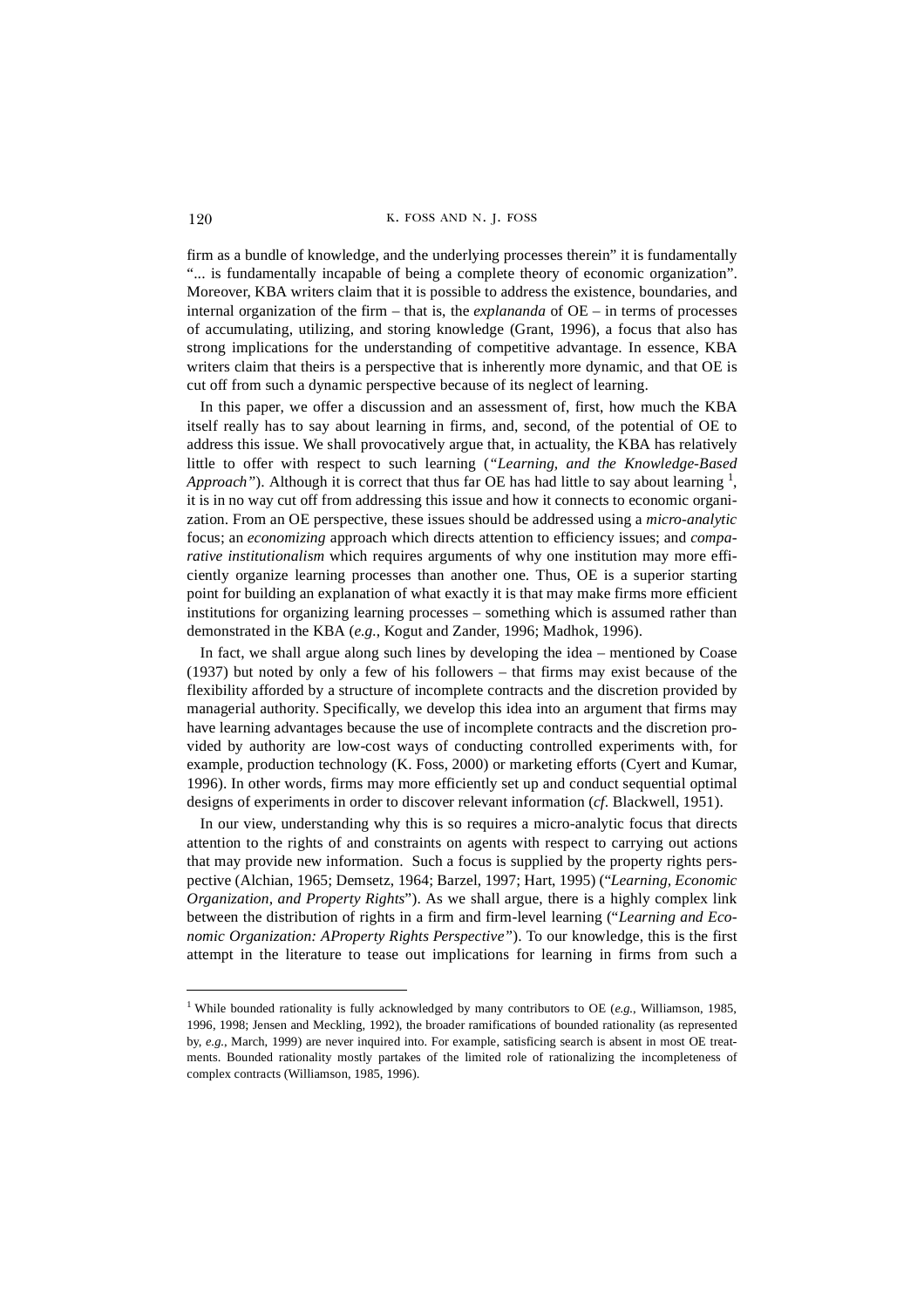perspective. We show how a combined learning-property rights perspective has implications for the existence and boundaries of the firm and also relate to issues of internal organization and competitive advantage. In particular, we argue that firms may be cost-efficient institutions for what we call "learning-by-experimenting", an argument that we support by drawing on organizational economics, particularly the property rights perspective.

We also treat various implications and ramifications of the approach, such as the general applicability of an experimental approach to firms and the distinction between individual and organization learning ("*Discussion*").

# **2. Learning and the Knowledge-Based Approach**

The KBA very much reflects a number of diverse influences, and arguably exists in somewhat different versions (*e.g*., competence-based and resource-based approaches, the capabilities approach, etc.). In this section, we shall briefly restate some of the main insights of the KBP with respect to competitive advantage, the boundaries of firms, the existence of firms and the internal organization  $2$ . According to KBA writers, these issues should be addressed by means of a theoretical "language" that places such concepts as resources, routines, capabilities, learning, and bounded rationality center-stage rather than opportunism, incentives and property rights (notably Kogut and Zander, 1992).

## **2.1***. The Knowledge-Based Approach*

As already stated, the relation between the KBA and OE is often seen as one of rivalry. To quote two proponents of the KBA:

''Our view differs radically from that of the firm as a bundle of contracts that serves to allocate efficiently property rights [*i.e*., OE]... Rather, we suggest that organizations are social communities in which individual and social expertise is transformed into economically useful products and services ... Firms exist because they provide a social community of voluntaristic action structured by organizing principles that are not reducible to individuals'' (Kogut and Zander, 1992, p. 384).

To get an idea of the differences between the OE and the KBA, we here summarize the KBA analysis as it relates to the central issues of competitive advantage, and the boundaries, existence and internal organization of the firm. The latter three of these four issues are, of course, the key issues that OE has traditionally tried to address. We place particular emphasis on these issues as they relate to learning.

## **2.2.** *Competitive advantage and learning*

The KBA begins from the notion of the firm as a bundle of heterogeneous resources. Because resources mesh with each other in a team-like manner, they are worth more to the firm than to the market (meaning other firms). They therefore yield rents. Arguably,

 $2$  For a more methodological discussion of the KBA, see Foss and Foss (2000a).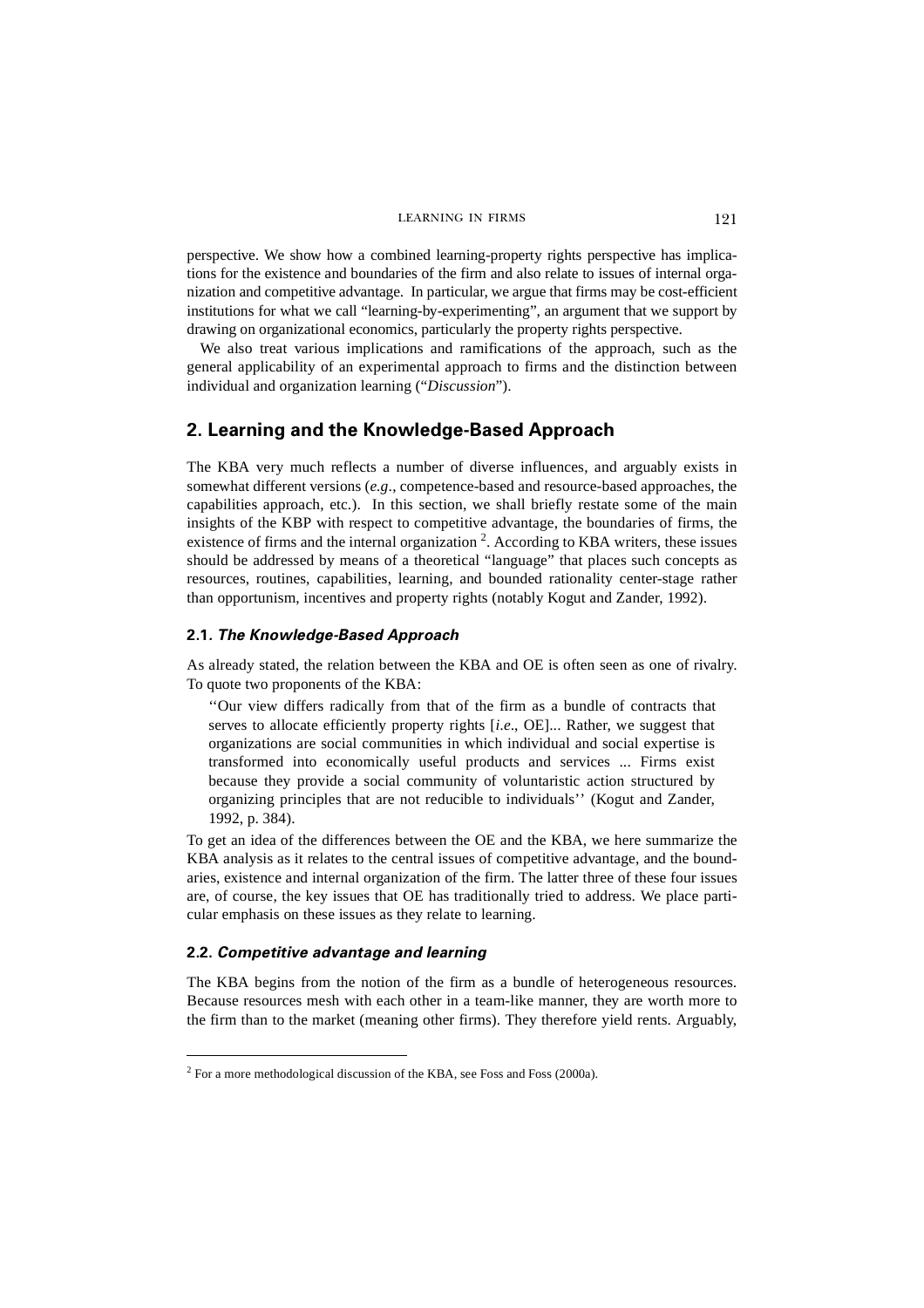much of the KBA analysis of the ability of resources to yield rents has been cast in a equilibrium mold where interest centers on whether it is possible to sustain an equilibrium with firms characterized by resources of different efficiencies (Lippman and Rumelt, 1982; Barney, 1991; Peteraf, 1993). However, in itself this analysis hardly comes to grips with the sources of heterogeneity. Thus, firms are seen as facing a distribution of *given*, heterogeneous resources; rents from acquiring superior resources then stems from either luck (Lippman and Rumelt, 1982) or superior insight into the resource's true value (Barney, 1986). To the extent that the KBA aspires to being a normative theory, this is obviously unsatisfactory: The analysis only advises managers to be lucky or better informed than suppliers of inputs!

Not surprisingly, therefore, interest has increasingly focused on how firms themselves can create and improve resources (arguably at some cost in terms of analytical precision). Thus, resources such as routines, capabilities, competencies, etc. (in the following, we use the word "capabilities" to capture all these) are now seen as central to the explanation of competitive advantage, rather than those resources that can be purchased on factor markets (Dierickx and Cool, 1989; Teece *et al.*, 1997). A distinction is made in the literature between two types of capabilities. The first type of capability is the ability to organize (coordinate, integrate) existing resources; for example, they allow "multiple individuals [to] integrate their specialist knowledge" (Grant, 1996, p. 112). The other type of capability refers to the firm's ability to engage in learning (*i.e*., "dynamic capabilities", Teece *et al.*, 1997). Because both types of capabilities may be tacit and firmspecific, they may be costly to imitate for would-be imitators. In fact, according to KBA writers, capabilities are particularly likely to meet the KBA conditions for sustained competitive advantage<sup>3</sup>.

Considered as a normative theory, KBA has now changed from advising managers to be lucky or better informed in their capacity as purchasers of resources, to advising them to develop superior (dynamic) capabilities. However, it is characteristic of the literature that little is actually said about the means of fostering superior capabilities. In our view, this is due to the facts that, first, very little is said in the KBA about the nature of learning, and, second, very little is said about how the firm as an institution may promote (certain types of) learning relative to market organization.

## **2.3.** *The boundaries of the firm and learning*

Capabilities are also placed centerstage in the KBA approach to the issue of the boundaries of the firm. This may be most clearly seen in the KBA analysis of diversification. In this analysis, the development of capabilities is seen as steered by strong inertial forces that narrowly circumscribe learning domains (Teece *et al.*, 1997). For example, excess management capabilities may be created as a natural by-product of the firm's activities (Penrose, 1959), but may only be deployed in closely related industries. This may be

<sup>3</sup> According to this analysis, only heterogeneous, rare and hard-to-imitate resources that are, moreover, acquired in imperfect factor markets can be rent-yielding strategic assets to firms (Barney 1991; Peteraf 1993). See Foss and Knudsen (2000) for a critique of this analysis.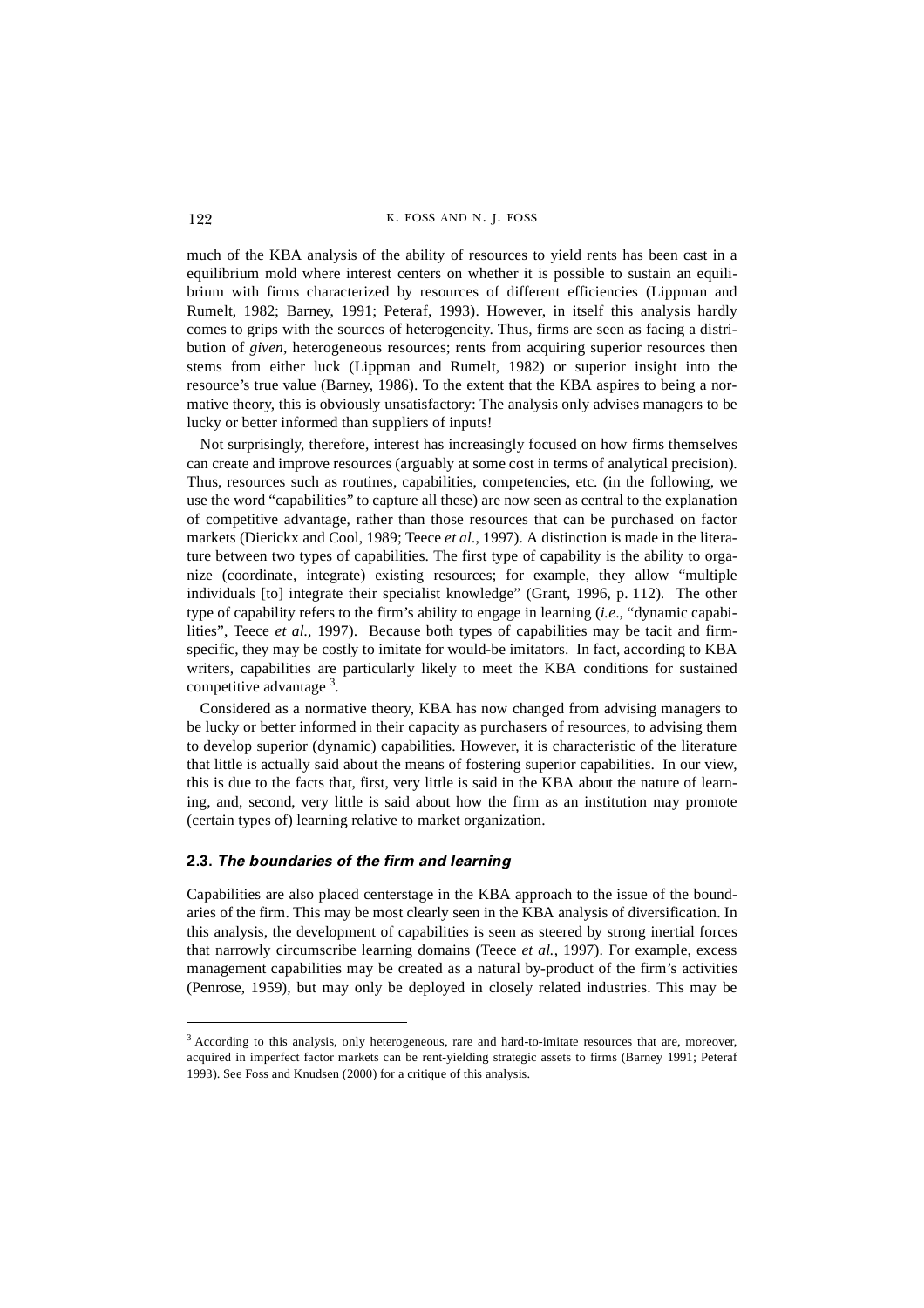seen as an instance of a general KBA proposition, namely that firms avoid undertaking activities that require dissimilar capabilities. Instead, the services from such capabilities are acquired through markets or inter-firm relations, depending on the degree of complementarity of activities (Richardson, 1972). Very specific and strategically important capabilities have to be deployed internally, due to the absence of markets for these assets (Dierickx and Cool, 1989). To sum up, in the KBA the boundaries of the firm are determined by capabilities that are argued to be the result of a time-consuming and pathdependent process of learning.

While there are many challenging and useful insights in the KBA analysis of the boundaries of the firm, the analysis suffers from the use of intuitive, yet essentially undefined concepts that are nevertheless claimed to be important determinants of the boundaries of the firm. Notably, it is not clear what is meant by capabilities being "similar" or "dissimilar" (as recognized by Richardson, 1972, himself), or by the learning domain being "narrow," although these concepts are seen as central to an understanding of where firms will place their boundaries<sup>4</sup>. Therefore, in its present stage of development the analysis does not allow for an identification of the firm's efficient boundaries. Moreover, for an approach that places so much emphasis on knowledge building, there is a surprisingly static quality to the analysis of the boundaries of the firm. Thus, there is little analysis of how the boundaries of the firm change under the impact of learning <sup>5</sup>.

#### **2.4.** *The existence of the firm and learning*

According to KBA writers, the issue of why firms exist can be addressed in terms of capabilities and learning rather than in terms of incentives and property rights. Thus, according to Kogut and Zander (1992), firms can – because of an asserted and somewhat mystical function as "moral communities" and bodies of what they call "higher-order organizing principles" – create learning processes and achieve coordination that are inaccessible under market relations. In other words, firms exist because they more efficiently than markets produce, store and utilize capabilities. The obvious problem with this explanation is that exactly the same argument has been made on behalf of markets (Foss, 1996a, b). Thus, Hayek (1945) famously argued that the market's superiority must ultimately be traced to its superior learning capabilities. KBA analysis does not offer clear criteria that tells us why firms as institutions should be superior with respect to learning than markets are, that is, when we should expect to see firms arise from market relations because rational agents choose this institutional structure to govern their joint learning processes. This is not to say that criteria cannot be constructed from KBA analysis; in fact, one may argue that such criteria can be found in what KBA writers have said about internal organization. We turn to this next.

<sup>&</sup>lt;sup>4</sup> We do believe, however, that with respect to the analysis of the boundaries of the firm, the KBA points to important determinants that are neglected in OE (*cf.* Langlois and Robertson, 1995; Langlois and Foss, 1999).

 $<sup>5</sup>$  The work of Langlois and Robertson (1995) is a partial exception to this claim. Even in this work,</sup> however, firm-specific learning processes are not spelled out in any detail.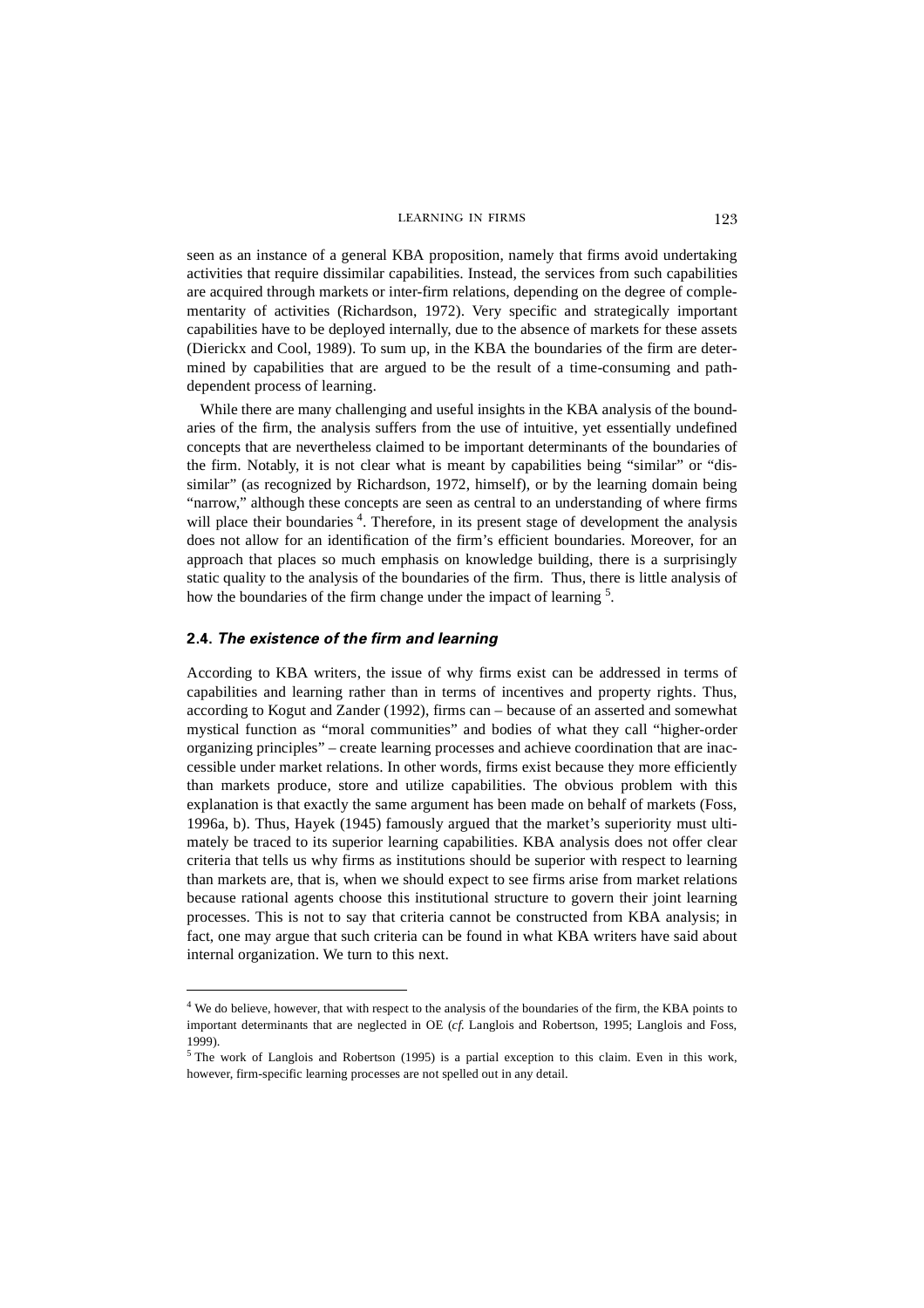#### **2.5.** *Internal organization and learning*

Some KBA writers claim that the approach has implications for understanding internal organization that are completely different from OE (Ghoshal and Moran, 1996; Ghoshal *et al.*, 1995). Implicitly, these implications may be used for rationalizing of the existence of the firm in terms of its superior abilitity to foster and organize learning processes, that is, accumulate capabilities. The argument goes roughly as follows. Empirical evidence from big companies suggest that these firms do not fundamentally use the kind of control and incentive mechanisms in their internal organization that an OE perspective would lead one to believe (Ghoshal *et al.*, 1995)<sup>6</sup>. Rather, these companies try hard to construct a "shared context", that is, an internal institutional context that not only acts as a coordinating device but more fundamentally influences the values and ambitions of employees. This assists "… the development and utilization of local knowledge for local initiatives" (Ghoshal *et al.*, 1995, p. 752). In other words, the rationale of internal organization is to stimulate an ongoing learning process. In contrast, OE is claimed to be "bad for practice" (Ghoshal and Moran, 1996), because it operates with an overly cynical view of human nature. Thus, to follow the prescriptions flowing from OE will result in perverse psychological responses and impede the development and utilization of local knowledge for local initiatives.

The main problem with this analysis is not that it is incorrect (although the polemics against OE are), but that it doesn't go sufficiently far. Thus, it is correct that firms rely more on "low-powered" incentives than markets do, and that there is some sort of connection between such incentives and learning. However, this connection is not very strongly developed in the KBA.

#### **2.6.** *Discussion*

The KBA is often marketed as an approach that, compared to other approaches to economic organization, places learning centerstage in the explanation of issues such as the competitive advantage, existence, boundaries, and internal organization of the firm (Grant, 1996; Spender, 1996). For example, different path-dependent learning processes lead to differential capabilities that in turn help to explain competitive advantage and the boundaries of the firm. The existence and internal organization of firms are explained in a functionalist fashion by pointing to a purported superior capability of firms relative to markets to build capabilities, that is, engage in organizational learning. Moreover, KBA writers usually stress that it is possible to somehow construct theoretical links between learning processes and these phenomena that does not make use of OE reasoning relating to incentives and property rights in the explanation (Kogut and Zander, 1992, 1996; Grant, 1996). For example, the approach is claimed to offer an explanation of the existence of firms that is "opportunism-independent" (Conner and Prahalad, 1996).

<sup>6</sup> It is not completely clear what is meant by arguing that OE prescribes "blunt control" and high-powered incentives as characteristics of firm organization. On the contrary, OE writers have long recognized that firms do *not* in general use high-powered incentives (Williamson, 1985; Holmström and Milgrom, 1991).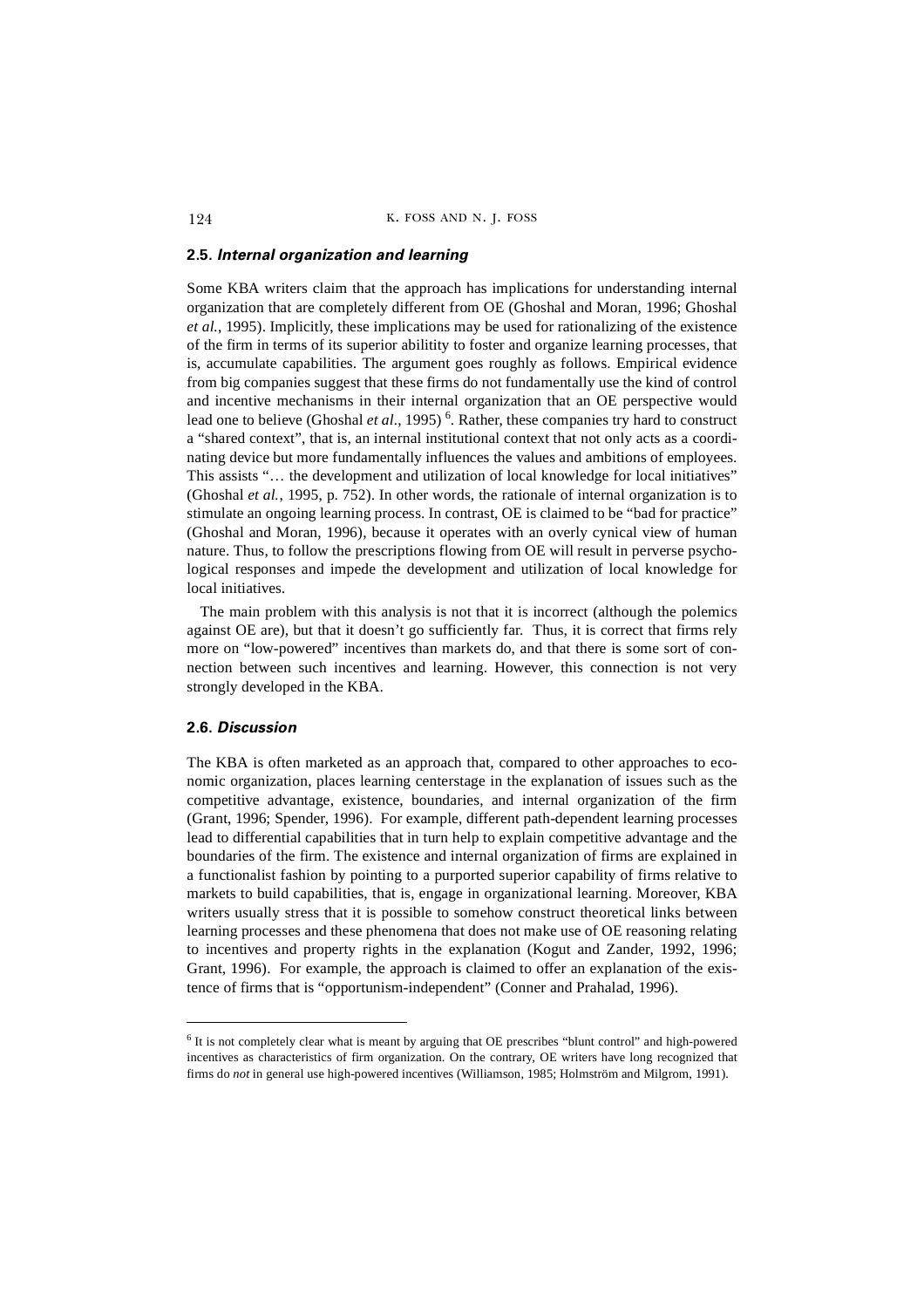Although the KBA deserves much credit for stressing firm-level learning, we have argued that the approach does not successfully establish links between learning and capabilities (*i.e.*, the asserted outcomes of firm-specific learning processes) on the one hand, and between learning, capabilities and economic organization (*i.e.*, the existence, boundaries and internal organization of firms) on the other hand. Because the links between individual learning processes, firm-level learning and capabilities as the outcomes of learning processes are only vaguely described, capabilities are essentially a black box in the KBA. Although the notion of firm capability may turn out to be a useful meta-concept, it is at present without clear theoretical foundations in theories of individual behavior (Foss and Foss, 2000a). To the extent that arguments about economic organization, not to mention normative arguments (*e.g*., about firm strategy), involve the notion of capabilities, some healthy skepticism is therefore advisable.

One possible reason for the confusion that we discern in the KBA is the lack of a more rigorous theoretical understanding of the problems that require firm organization rather than market organization. For example, Williamson's brand of transaction cost economics started out with a very well defined problem, namely that of the efficiency implications of vertical integration (Williamson, 1971). In his attempt to provide answers to this problem, Williamson inquired into the characteristics of mainstream economics which made an efficiency-oriented explanation of vertical integration difficult, which – in turn – made it possible for him to substitute these with concepts that were appropriate to his aim (*e.g.*, opportunism and incomplete contracts). This allowed Williamson and other contributors to OE to arrive at an exemplary instance of solving a well-defined problem from which OE could build in a cumulative fashion.

In contrast, KBA arguments rather loosely turn on the development of learning and innovation capabilities that purportedly markets cannot develop (Kogut and Zander, 1992, 1996; Grant, 1996; Spender, 1996). In a friendly reading, there is an underlying efficiency argument underneath the reasoning. Although one may thus argue that KBA writers also try to provide answers to problems of economic organization, these problems are not well-defined in the sense that problems in OE are well-defined. One reason for this is that is not clear what is the background knowledge against which KBA problems are indeed problems. To illustrate, in the early stages of the development of OE, this background knowledge was mainstream economics: Organizational phenomena (*e.g.*, vertical integration) could not be rendered intelligible in the context of mainstream economics – but at least it was possible to see where changes had to be made and how. Thus, one important reason for the progress of OE has been the relative ease with which problems could be defined and solved, because the relevant background knowledge and the associated problem-solving heuristics were so well defined.

In our view, much of the value of the KBA stems from its pointing to a host of interesting real-world phenomena that theorizing should take seriously and which have so far been largely neglected in the OE (Foss and Foss, 2000a). However, the KBA will benefit from more clearly defining what are the relevant real-world phenomena, explaining why these phenomena represent challenges for theorizing, clarifying the theoretical background knowledge against which these phenomena are challenges, and, finally, provide rigorous explanations of the relevant phenomena. This is not to say that the KBA should necessarily adopt the efficiency-equilibrium-optimization mode of explanation that characterizes OE. Other avenues may be possible. However, in our view, OE ideas are in fact very useful for focusing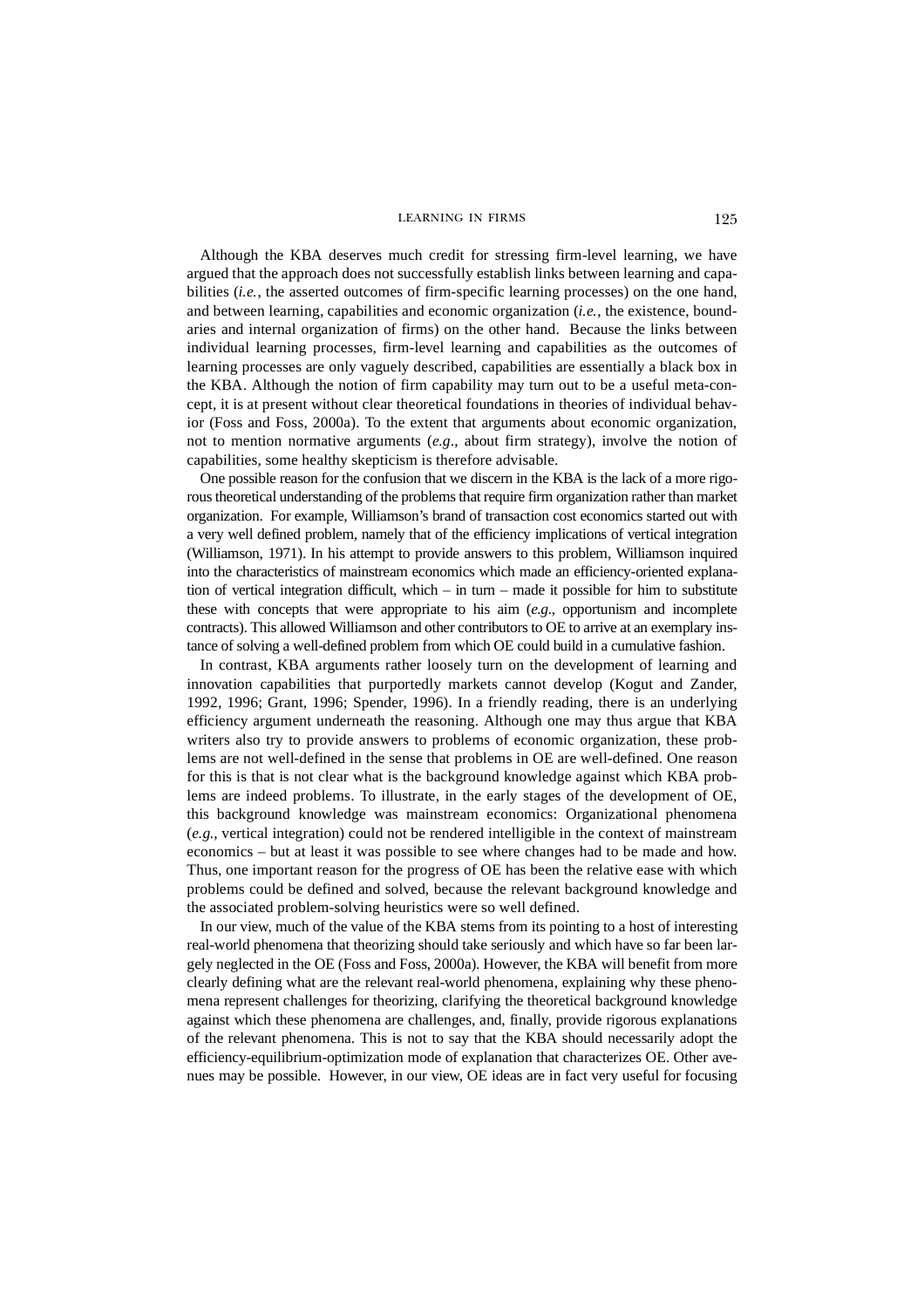and furthering KBA insights. In the following section, we sketch how ideas on the efficient allocation of property rights may be used for this purpose. More specifically, we argue that these ideas can be used for the establishing an understanding of learning in firms, and for connecting learning in firms with economic organization and competitive advantage.

# **3. Learning, economic organization, and property rights**

## **3.1.** *Learning and economic organization: Some heuristic suggestions*

The KBA is characterized by treating firm learning in a rather abstract and general manner. Thus, there is a plethora of references to firms learning (*e.g.*, Kogut and Zander, 1992, 1996; Madhok, 1996), without many discussions of the finer aspects of learning in firms (as contained in, *e.g.,* March, 1999). Thus, it is seldom made clear in a precise manner how individual and organizational learning relate, what is required for organizational learning to take place, how learning is influenced by the firm's organizational structure and by its reward systems, etc. Moreover, it is seldom made explicit how learning contributes to competitive advantage. More specifically, what are the problems that learning helps to solve? Thus, the notion of learning and the use made of the notion in the KBA is diffuse (*cf.* also Williamson, 1999). This, we submit, is why KBA attempts to link together learning and economic organization are so unconvincing.

Because of the inherent complexity of the notion of learning and its ramifications, discussions of learning in firms should begin from well-defined problems in well-defined settings, so that the complexity of the issues is manageable. Thus, what exactly is it that learning is supposed to do and how should learning processes be organized to accomplish this aim? Who are involved in the relevant learning processes, and how do individual learning activities connect (if at all)? In turn, these insights should as far as possible be phrased in a unified language. Our understanding of learning is, first, based on the premise that learning is a means to improve problem-solving abilities (Dosi and Marengo, 1994). However, this does not bring us much further in understanding learning and how it connects to economic organization, unless we define what sort of (organizational) problems that learning relates to. Typically, this is what KBA writers have not done. From an economic point of view, the relevant problems relate to increasing efficiency in the use of resources. The aim of learning, in this view, is to improve efficiency. Thus, a firm has learned if it has increased its potential for improving the efficiency with which it makes use of resources and this increase can be ascribed to a change in the stock of knowledge of one or more agents in the firm  $^7$ .

<sup>7</sup> It may be argued that such learning is "static" and does not relate to issues of innovation. This is incorrect. A (successful) innovation, whether relating to products or processes, is an efficiency improvement. Moreover, some may argue that our notion of learning is rational, incremental, centered on inference from experience, and only related to successful outcomes of trials. However, we believe that our notion is sufficiently broad to encompass many types of learning and it does not only relate to successful outcome of trials. With respect to the latter objection, even a failed experiment in a firm is likely to increase the *potential* for improving the efficiency with which the firm makes use of resources, since the failure provides additional information. With respect to the types of learning that our notion encompasses, we don't see any problems with including, for example, the development of cognitive categories (Denzau and North, 1994).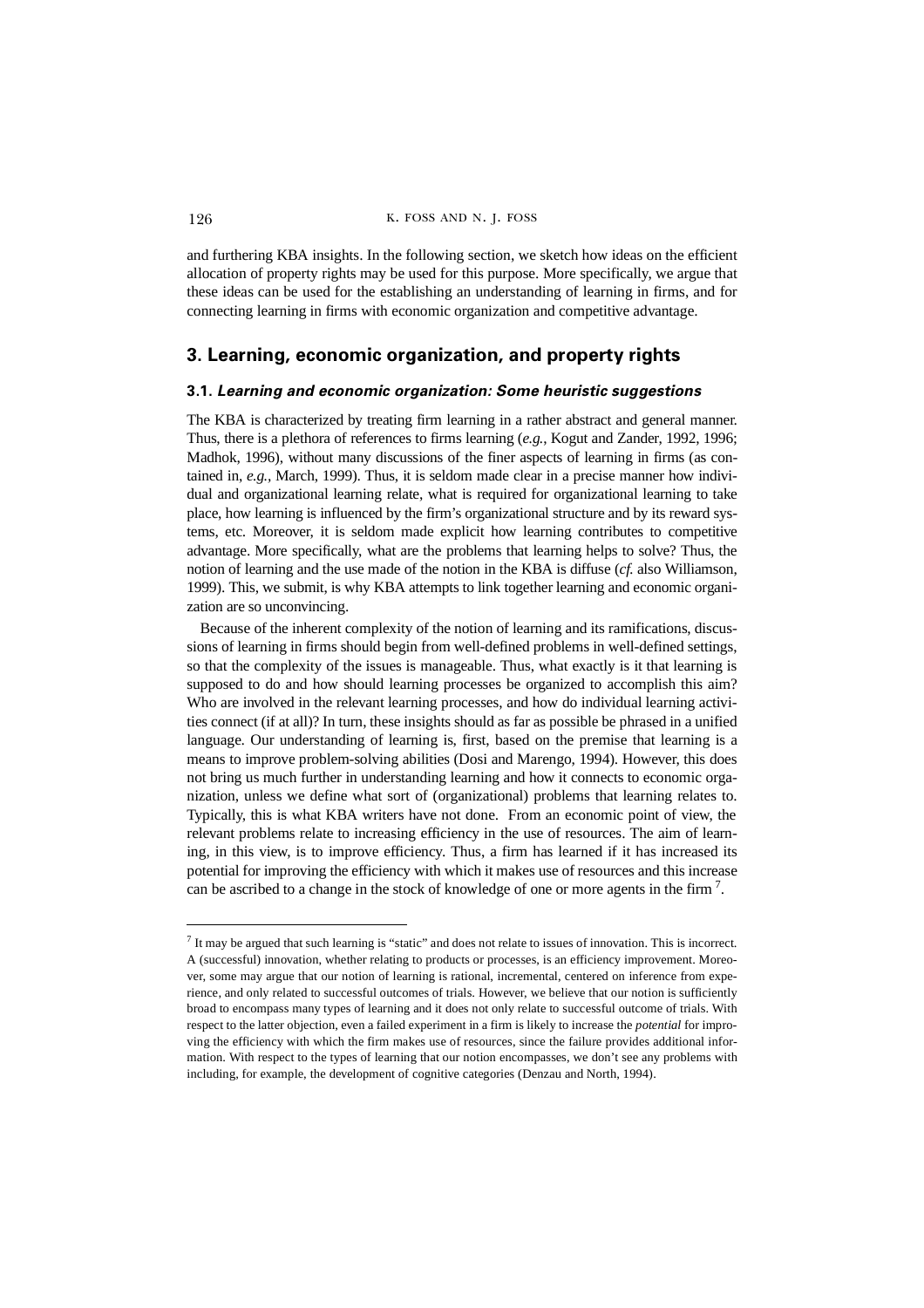Although this does not mean that learning becomes reduced to solving maximization problems, it does bring learning within the scope of economic reasoning. Moreover, it also relates to issues of economic organization, because costs of learning will differ in a systematic way across different modes of economic organization, such as firms, markets and hybrids. (We shall later clarify some of the determinants of these costs.) Thus, our methodological stipulations amount to adopting, at least to some extent, the economist's working practice of addressing well-defined problems of efficient resource use in stylized settings. It does not necessarily mean that those who wish to address learning, competitive advantage and economic organization should rely on economics as the only relevant set of insights. Focus and clarity may perhaps also be obtained from a sociological starting point. However, in the following we shall argue that it is possible to use rather basic economic insights for the exploration of the links between learning, economic organization and competitive advantage. More specifically, these insights are derived from the property rights perspective. In accordance with our methodological stipulations above, we shall use such insights to examine particular types of learning in particular settings, namely with respect to the optimization of complex production systems.

## **3.2.** *The property rights perspective*

OE is a collection of many theories  $8$ . To be sure, the theoretical languages of these theories differ. However, these differences reflect dialects of the same overall theoretical language - one with a vocabulary consisting of self-interested behavior, economic equilibrium, transaction costs, and property rights (Furubotn and Richter, 1998; Foss and Foss, 2000a). This overall language is the *property rights approach* (Alchian, 1965; Barzel, 1982, 1997; Coase, 1960; Demsetz, 1964; Eggertson, 1990; Jones, 1983; Libecap, 1989; North, 1990; Foss and Foss, 2000b). In fact, most OE approaches can be subsumed under the property rights approach, because these all look at different costs of specifying, exchanging and enforcing property rights. There are numerous characteristics of property rights that are salient to the present discussion. We present these in the following.

#### *Types of rights*

Property rights are the rights agents hold over assets, such as physical, human, financial, and intellectual assets <sup>9</sup>. More specifically, they include the following kinds of rights (Alchian, 1965; Eggertson, 1990):

- 1. *Use rights*, which define the potential uses of an asset.
- 2. *Income rights,* or the right to consume an asset.
- 3. *Rights to exclude* non-owners from access to assets.

<sup>8</sup> Including the transaction cost (Coase, 1937; Williamson, 1985, 1996), the agency (Holmström, 1982; Holmström and Milgrom, 1991; Jensen and Meckling, 1992), the measurement cost (Barzel, 1989), the information cost (Casson, 1994), the team (Marschak and Radner, 1972), and the incomplete contracts (Hart, 1995) perspectives.

<sup>&</sup>lt;sup>9</sup> In this paper, we use "assets" generically to refer to all these.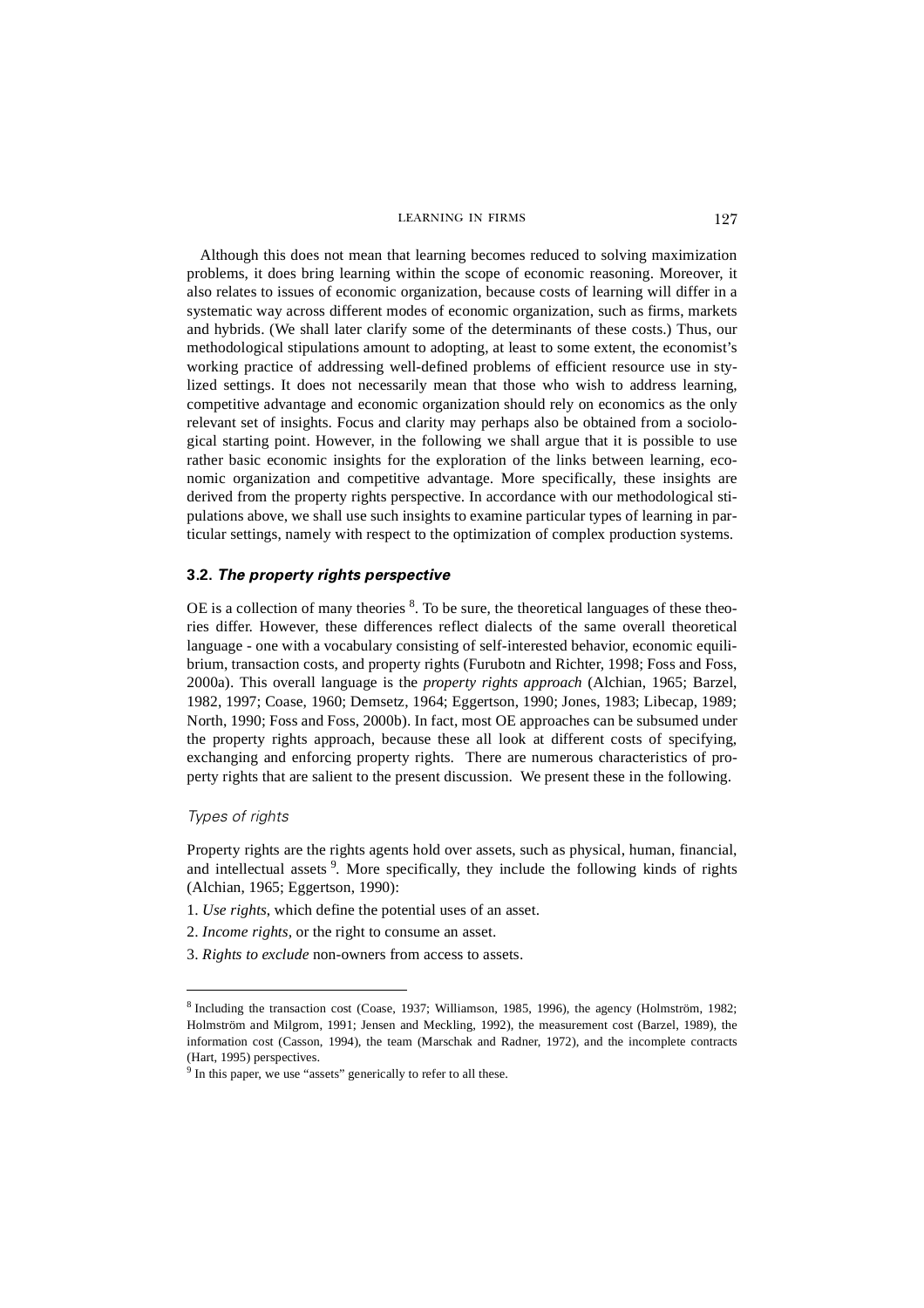4. *Rights to transfer* permanently to another party all the above-mentioned rights over an asset – that is to alienate or sell an assets.

## *Preciseness*

An important characteristic of property rights is the degree of preciseness with which they are delineated. For example, one may distinguish between *specific* and *residual* rights (Barzel, 1989; Hart, 1995). Specific rights are those rights that are specified in contracts and allocated between the transacting parties before any transaction takes place. Residual rights are those rights that are not constrained by stipulations in contracts or by the law. Both user and income rights can be either specific or residual. Residual income rights (or residual claims) are the non-specified income or pleasure a person can enjoy from using or alienating an asset (including his labor). In firms, rights and obligations may be more or less clearly defined. For example, if all rights are truly perfectly defined, according to the so-called "Coase theorem" (Coase, 1960), this literally means that:

- all possible uses of assets are fully known;
- all returns from all uses of all assets are perfectly known;
- all legitimate and illegitimate uses of assets are perfectly specified; and
- all this is perfectly enforceable.

If all rights are completely defined in this way, there cannot, by definition, arise any conflicts over the use of scarce resources or the returns from assets, because individuals do not have any discretion in the use of resources. In actuality, all rights are far from perfectly defined. Indeed, as the OE literature explains, it is exactly the imperfect delineation of rights that opens the door for organizational phenomena. For example, both the agency problem (Holmström, 1982; Holmström and Milgrom, 1991) and the hold-up problem (Hart, 1995; Williamson, 1996), with all the many implications with respect to ownership, organizational structure, performance, etc. that may be distilled from them, essentially arise because of imperfect delineation of rights. As we shall argue, the allocation and delineation of property rights are also crucial for understanding "softer" phenomena, such as corporate culture (Jones, 1983) and, our main concern here, learning in firms.

## *Property rights, transaction costs, and learning*

In order to understand the link between property rights and learning, it is convenient to start with the world defined by the Coase theorem. As stated above, it is hard to think of learning in a regime of perfectly defined property rights, since in this world, all uses of resources are perfectly known and delineated (*cf.* Coase, 1988). In other words, there is nothing to discover in such a world  $10$ . The other side of the coin is that when there is room for learning in a social system, this means that rights are imperfectly delineated relative to the above idea.

<sup>&</sup>lt;sup>10</sup> This may be criticized on the ground that the above stipulation of the implications of the Coasean zero transaction cost assumption are too restrictive, since this assumption does not necessarily imply the absence of discovery (*cf.* Kirzner, 1973). This may be debated; the zero cost transaction cost assumption is often taken to also imply zero information cost.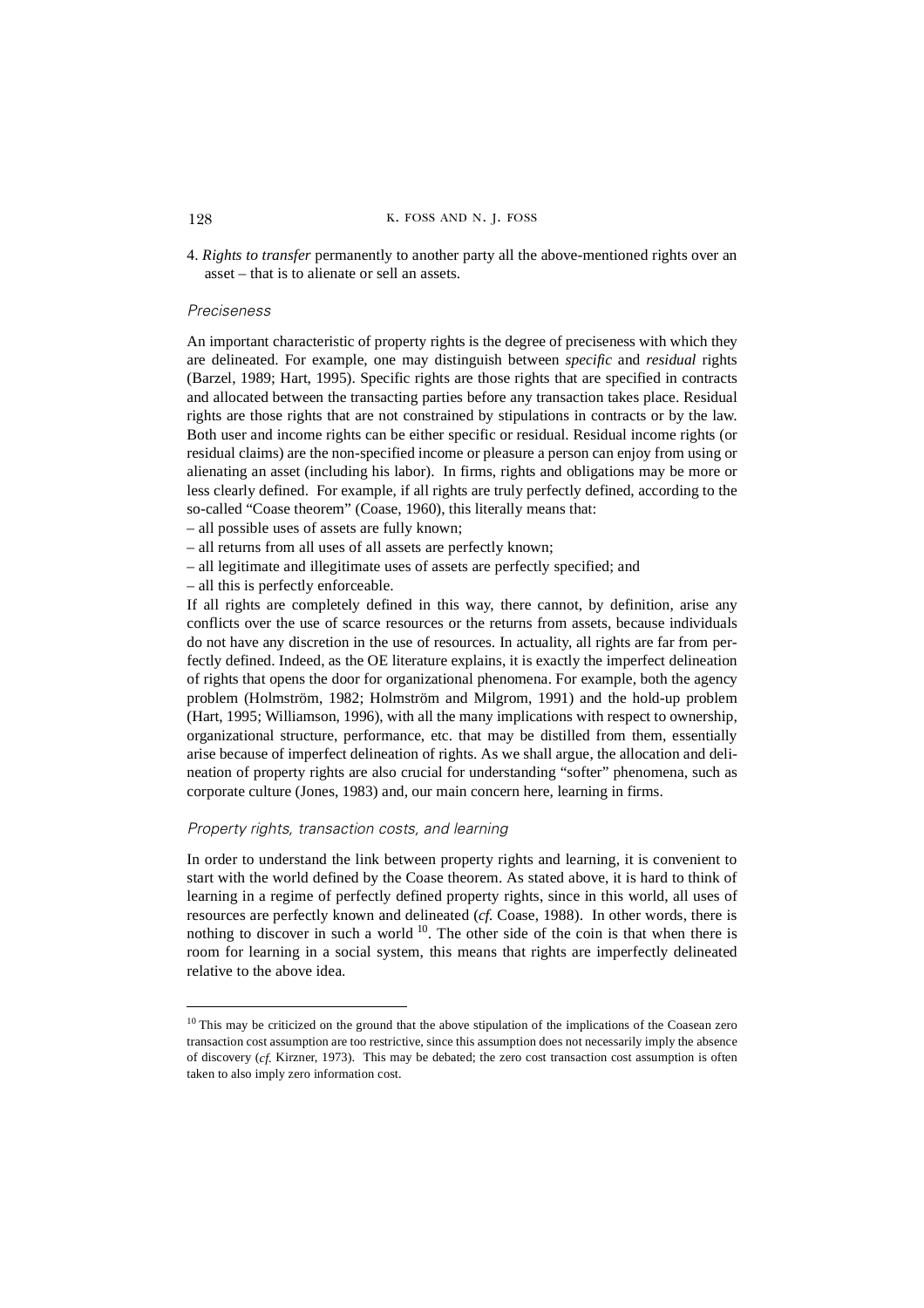From a property rights perspective, imperfect delineation is caused by transaction costs. Conventionally, these include costs of measuring the attributes of assets, as well as negotiating and enforcing contracts on asset uses (Barzel, 1997). However, we should not forget that transaction costs also encompass costs of *discovering* asset uses, as Coase (1937) pointed out, and as Brian Loasby (1999, p. 74) has argued, transaction costs are to a large extent knowledge costs. This establishes one link between learning and transaction costs, in the sense that learning may reduce transaction costs. On the other hand, there is also a link from transaction costs to learning, because some kinds of learning involve the efforts of many agents, which may cause considerable transaction costs. These two different links are shown in Figure 1, as arrows A and B, respectively. Also shown in the figure are the links between transaction costs, imperfect delineation and attempts to improve delineation. The plusses over the arrows indicate that increasing transaction costs means that rights will be more imperfectly delineated, but that more imperfect delineation creates incentives to reduce transaction costs through learning.



*Fig. 1. Learning and property rigts.*

#### *Attributes and learning*

An important aspect of the preciseness of property rights is the notion of attributes. Thus, in the property rights approach, assets are seen as having multiple attributes, where attributes are characteristics and possible uses of assets. For example, a copying machine is a multi-attribute asset in the sense that it can be used in different time periods, by many different persons, for many different types of copying work, can be purchased in different colours, sizes, etc. Because of human mental limitations (*i.e*., bounded rationality), all such attributes are not likely to be known initially. This makes room for learning. Attributes relate to learning in (at least) two ways (*cf*. Fig. 1).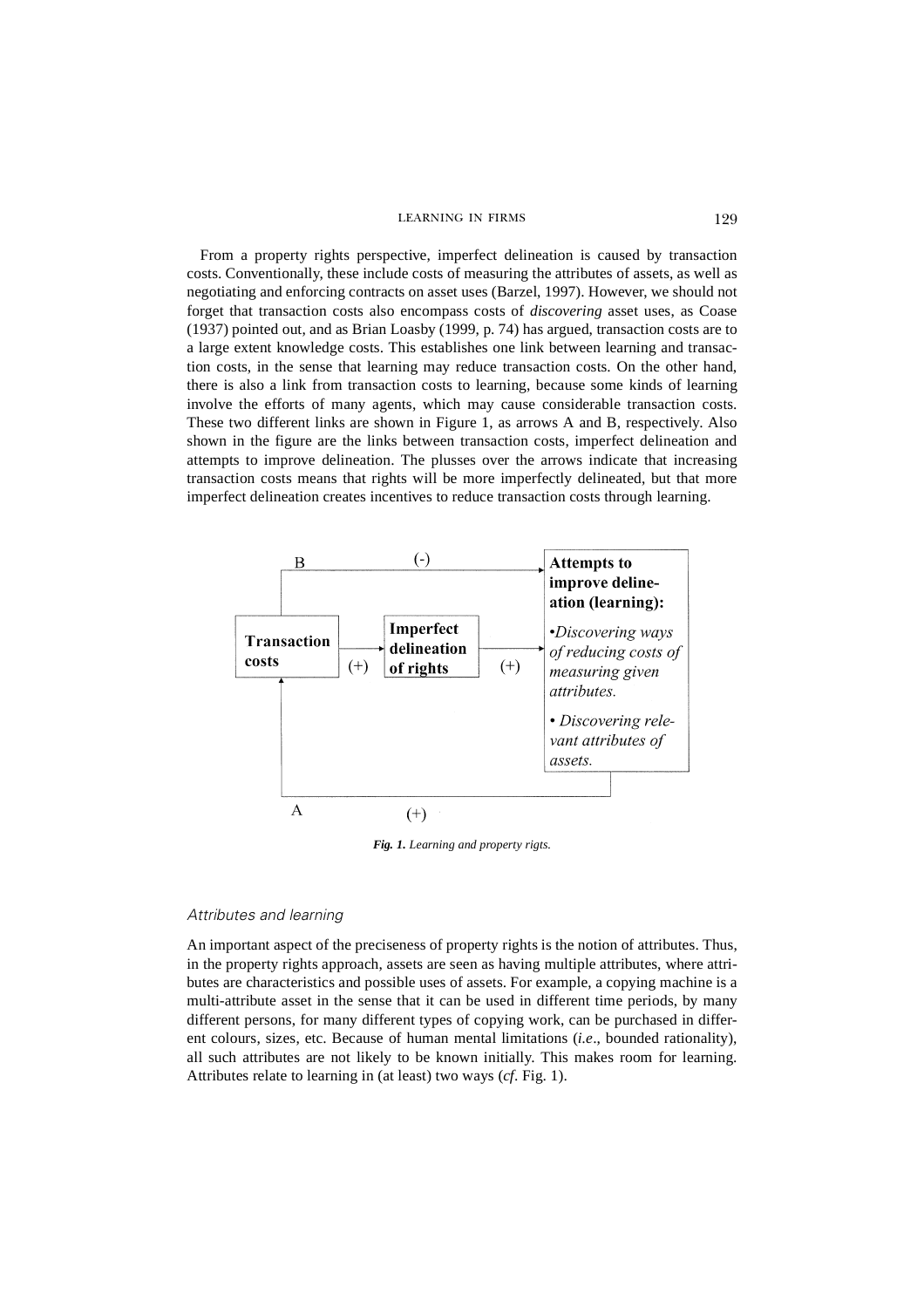130 K. FOSS AND N. J. FOSS

First, learning can be a matter of discovering ways of reducing costs of measuring given attributes  $11$ . For example, in the food and vegetable industry, much innovative activity has centered on developing techniques that will allow for more efficient measurement of the attributes of size, colour, durability, etc. of various kinds of fruit and vegetables (K. Foss, 1996). Second, learning can be a matter of discovering relevant attributes of assets that were hitherto unknown. In fact, most assets are likely to possess hitherto undiscovered attributes. Thus, as Penrose (1959) stressed, the services (*i.e.*, its attributes) of an asset – say, a machine – are not given to the operating personnel in the firm that acquires the machine but has to be discovered by them in a learning by doing manner.

## *Contracts and authority*

Contracts, whether formal or informal, are used to define the terms of transfer of rights to attributes. To specify and to contract over the different attributes of assets are clearly costly actions – more precisely, they involve costs of delineating, transferring, capturing and protecting rights. When such costs exist, not everything can be specified in contracts. Notably, the employment contract is left partly open because of prohibitively high costs of specifying in detail all rights and obligations of the employee in all future conceivable situations (Coase, 1937; Williamson, 1985). However, because of the multi-attribute nature of most assets, virtually all contracts will be incomplete (Foss and Foss, 2000b). This may cause various types of problems related to conflicting resource uses, of which the hold-up situation of Williamson (1985) and Hart (1995) is only one example of a large set of costly bargaining problems. In OE, most attention has centered on these bargaining problems and on their institutional remedies. Less attention has been allocated to the problem of discovering productive uses and services (*i.e.*, new attributes) of assets and how this process is best organized, although this was arguably a major point in Coase's original paper (Loasby, 1999; K. Foss, 2000). As we argue in the following section, it is exactly this type of learning process that connects to issues of economic organization.

# **4. Learning and economic organization: A property rights perspective**

In this section, we shall develop a property rights view of firms as institutions "... specializing in the speed and efficiency in the creation... of knowledge" (Kogut and Zander, 1996, p. 503). More specifically, we shall argue that relative to markets firms may have advantages in developing knowledge about how to coordinate what we shall call "complex production systems." In other words, we shall argue that OE perspectives,

 $11$  Relatedly, Alchian and Demsetz (1972, p. 94) argue that efficiency differences between firms arise as a consequence "... not of having *better* resources but in *knowing more accurately* the relative productive performances of those resources. Poorer resources can be paid less in accord with their inferiority; greater accuracy of knowledge of the potential and actual productive actions of inputs rather than having high productivity resources makes a firm (or an assignment of inputs) profitable".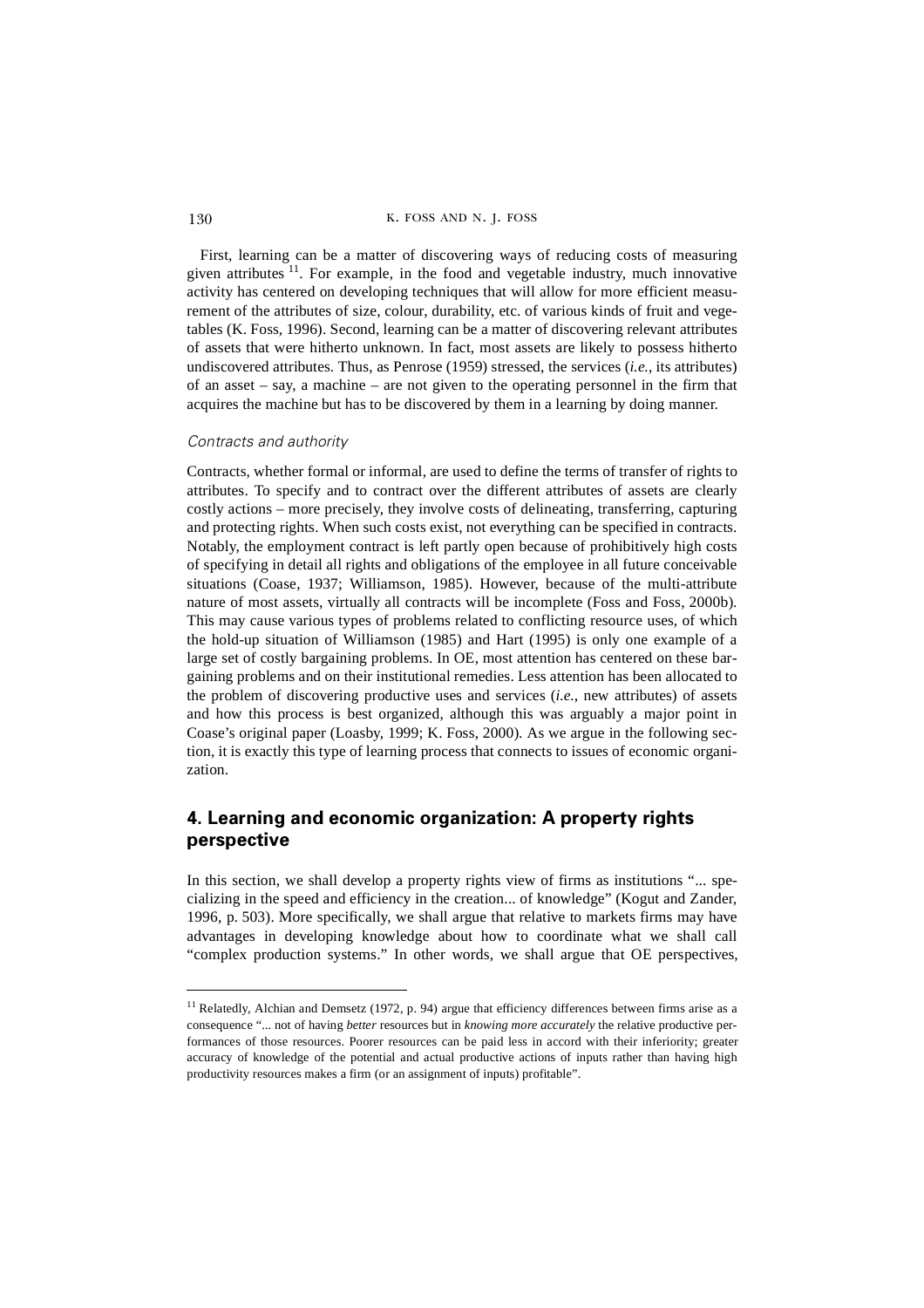as represented by property rights insights, are actually capable of handling issues of learning as these relate to economic organization.

## **4.1.** *Costs of coordination and mode of coordination*

At least since Coase (1937), economists have known that the costs of coordinating transactions vary with the mode of coordination. However, they have arguably paid less attention to two central ideas in that paper. The first neglected idea is that the advantage of the firm mode over the market mode diminishes as the marginal costs of coordination increase with more tasks being coordinated within the boundaries of a firm (Coase, 1937) <sup>12</sup>. The second neglected idea is that firms may exist as low-cost coordination devices because of the flexibility afforded by a structure of incomplete contracts and the discretion provided by managerial authority. These two ideas are related, for the second idea make room for learning by firms, and such learning may in turn reduce the marginal costs of coordinating.

In contrast, most contributors to OE take the costs of coordinating transactions in the economy as given, in the sense that the costs of organizing a certain transaction with certain characteristics (*e.g.,* the degree of asset specificity) are the same, not only across firms but also over time. They proceed to analyze the allocation of transactions over alternative modes of economic organization with given costs. However, in actuality the costs of coordinating productive activities may change over time as a consequence of learning in coordination. Moreover, the costs of learning about coordinating may differ systematically across modes of economic organization.

Our main points in the following are, first, that learning in a firm may be understood as the discovery in that firm of a lower-cost way of coordinating production tasks, and, second, that some types of learning are more efficiently realized in firms than in markets, namely learning about how to coordinate a complex and interdependent system of production tasks.

## **4.2.** *Coordinating complex production systems*

We begin from the notion of complex production system, by which we mean a system of productive tasks where there are many complementarities between tasks. A "task" is a set of activities that are carried out by one agent. The notion of "complementarity" is an important one in this context. First, it suggests that a complex production system will not normally encompass the whole economy, but will be an island of assets characterized by strong complementarities in a sea of competitive and complementary asset uses (Richardson, 1972). Second, it introduces a need for qualitative coordination, that is, the coordination of the uses of assets in terms of time and place. Now, it is well-known that qualitative coordination may be handled through including non-price information in contracts; for example, it has often been pointed out that the need for strong qualitative coordination in a steelworks does not logically imply firm organization. Rather, appeal to

 $12$  For example, transaction cost economics (Williamson 1985, 1996) or incomplete contract theory (Grossman and Hart, 1986) do not make this point.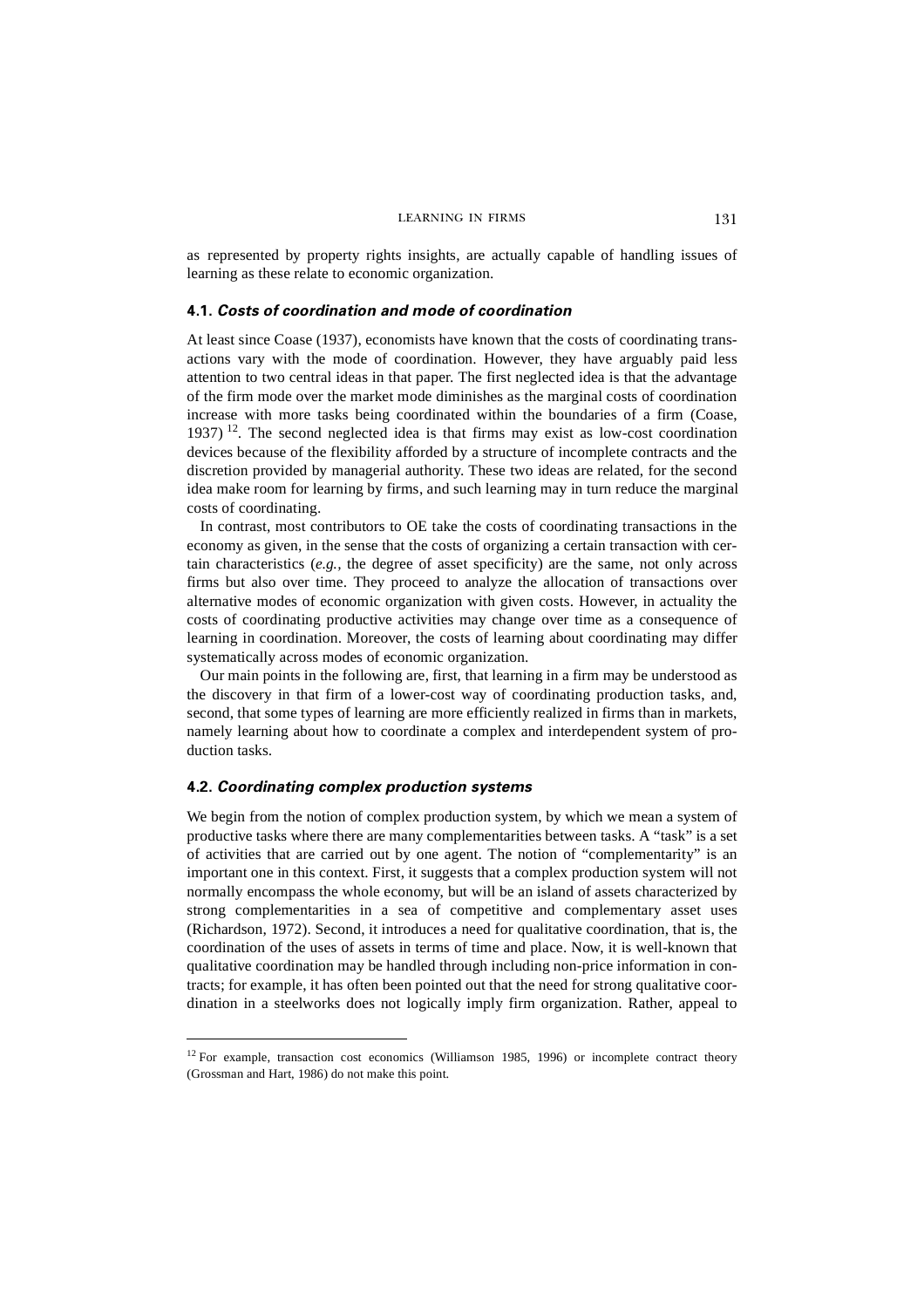asset specificity is required (Willamson, 1985). Thus, in the steelworks example, one may point to "site" or "temporal" specificity as the relevant type of specificity that may explain why steelworks-specific transactions are organized within firms, since these types of specificity will also introduce a hold-up possibility. The only coordination problem that is relevant to economic organization concerns the provision of the *ex ante* incentives that will secure the efficient (given the constraints of the problem) investments in assets (Hart, 1995).

## **4.3***. Learning-by-experimenting in complex production systems*

However, in our opinion, complex production systems influence economic organization in other, more subtle ways. For example, temporal and site specificity may not be *data* for the problem of determining efficient organization. Instead, relations of temporal and location specificity may be something that is *discovered* as a result of experimenting with a complex production system. The deeper, more subtle question then is how this process of experimenting is best organized. Arguably, in much of OE, there is an assumption that technological knowledge is a *datum*, and the choice is one between technologies characterized by different degrees of asset specificity (Langlois and Foss, 1999). The question of discovering optimal uses of assets in a complex production system is, in contrast, not inquired into. However, understanding how this process connects to economic organization is not outside the scope of OE, as we shall argue in the following.

In the context of a complex production system, bounded rationality implies that agents are not likely to have full knowledge *ex ante* about, for example, the optimal sequencing of tasks, even if they perfectly know the functionalities of (physical) assets. For example, the problem of defining an optimal sequence of tasks in a complex system of production may require more calculation capacity than is available in a supercomputer (Galloway, 1996)  $13$ . Given this, some sort of experimental process is necessary. What is the nature of this process? And what the necessary requirements for the process to be efficient?

First, one must identify the system boundaries, that is, where the relevant interdependencies are most likely to be located. Second, the experimental process must be in the nature of a controlled experiment (or a sequence of such experiments), so as to isolate the system from outside disturbances. Third, there should be some sort of guidance for the experiment. This may take many forms, ranging from centrally provided instructions, over agreement between the involved parties to the experiments, to shared understandings of where in the system to begin experimenting, how to avoid overlapping experiments, how to react to certain results from experimenting with respect to changing the experiment, etc.

<sup>&</sup>lt;sup>13</sup> Thus, in describing the problem of scheduling batches in a 5 stage production process, Galloway (1996) writes: "[t]he best schedule is the one which minimizes this idle time. Unfortunately, the only way to find the best schedule is by trial and error, and with 20 batches there are  $1.8 \times 10^{18}$  possible schedules. This problem is too large even for modern computers, so a simplifying assumption is frequently used" (p. 64).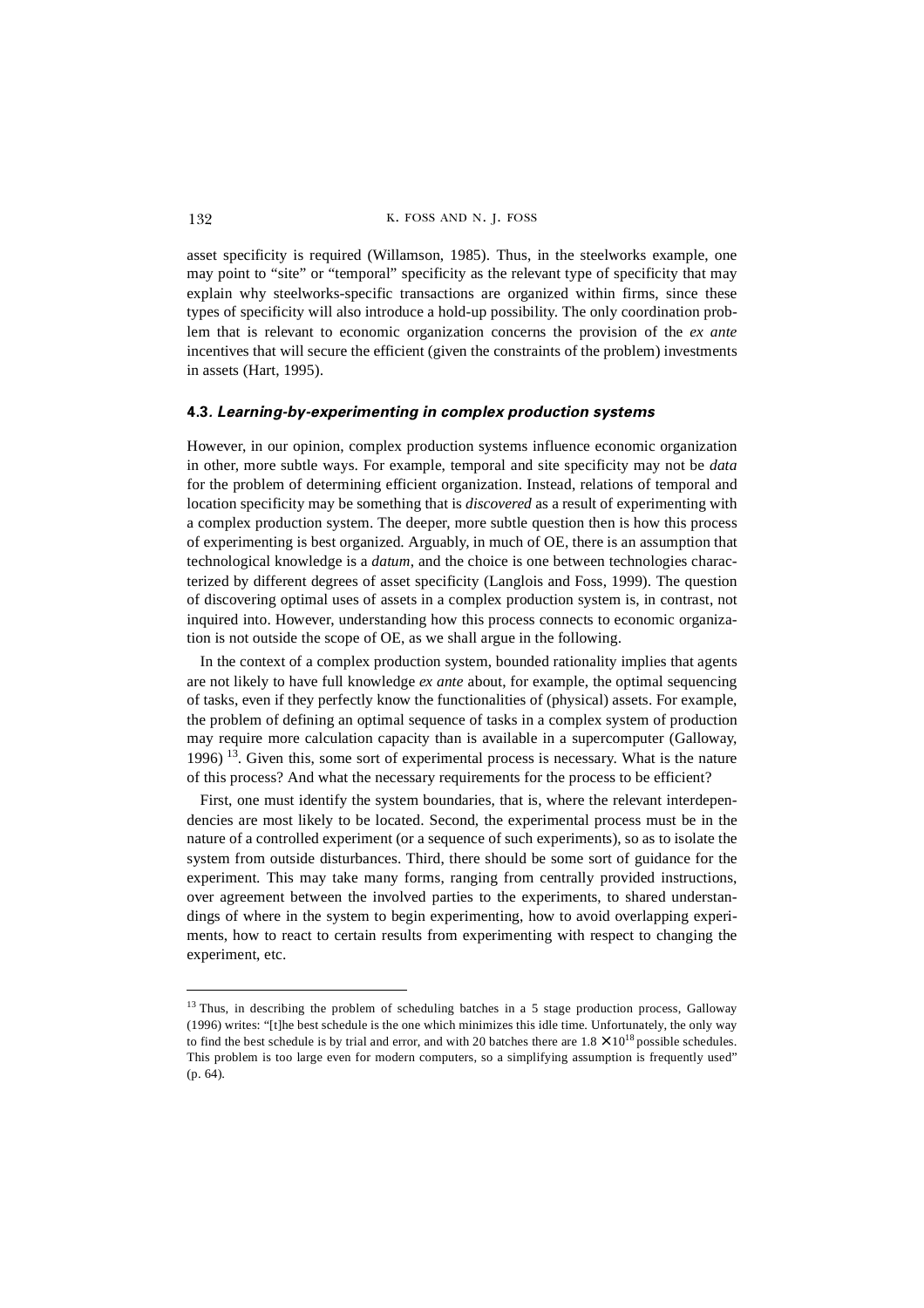Note this sort of experimental activity is not a flight of our fancy; it is what takes place in manufacturing departments on a regular basis in connection with error identification, installment of new equipment, fine-tuning of equipment, fine-tuning of routines, finding ways of adjusting to new inputs or input qualities, etc. In the present context, the problem is how this process is best organized. While the three characteristics of efficient experimenting that we listed above are necessary, they are not sufficient. This is because the experimental process may be organized in different ways, and the efficiency with which experimenting is carried out is dependent upon how it is organized. There are many dimensions to this issue. For example, one may ask what is the optimal organization structure for conducting a process of experimental learning. However, we are interested here in the more fundamental issue of how a process of experimental learning in a complex production system can provide a reason for the existence of the firm, that is, why, under certain circumstances, markets may be inefficient means of organizing the process.

#### **4.4.** *Learning-by-experimenting and the existence of the firm*

The problem of optimizing a complex production system may seem to be a purely technical one. However, it may be directly linked to property rights economics. In a world of complete knowledge and zero transaction cost, all rights to all uses of all assets could be specified in contracts. However, a complex production system may imply that agents are unable to specify on an *ex ante* basis rights over assets in such a way that each task fits optimally to all other tasks carried out in the system. Thus, complete contracts cannot be drafted, and contracting in a complex production system is thus unavoidably incomplete *ex ante*. The question is under which circumstances such incomplete contracting necessitates firm organization. By the latter term, we mean managed coordination by means of orders rather than by means of decentrally determined prices.

According to Coase (1937) the reason for the existence of firms is that there are costs of using the price mechanism and that "[t]he most obvious cost of 'organizing' production through the price mechanism is that of discovering what the relevant prices are" (Coase, 1937, p. 21). Suppose that the market, that is, a system of legally independent agents and no central direction, was to organize controlled experimentation with a complex production system. What would be the costs of organizing this, that is, why would there be "costs of discovering what the relevant prices are" in this situation?

Most notably, specific assets may be involved which may give rise to the well-known problems of hold-up (Williamson, 1985, 1996; Hart, 1995). Trivially, such a situation may arise if from the outset one or more assets are already specific. More interestingly, however, specificity may be an outcome of a process of experimenting. More specifically, as experimental activity leads to improved learning about how to optimize the system, assets will be increasingly specific in terms of time and location. Time and site specificity increase as the uses of assets become more efficiently coordinated  $14$ . This is

<sup>&</sup>lt;sup>14</sup> To illustrate, just-in-time production systems often lead to an increase in asset specificity.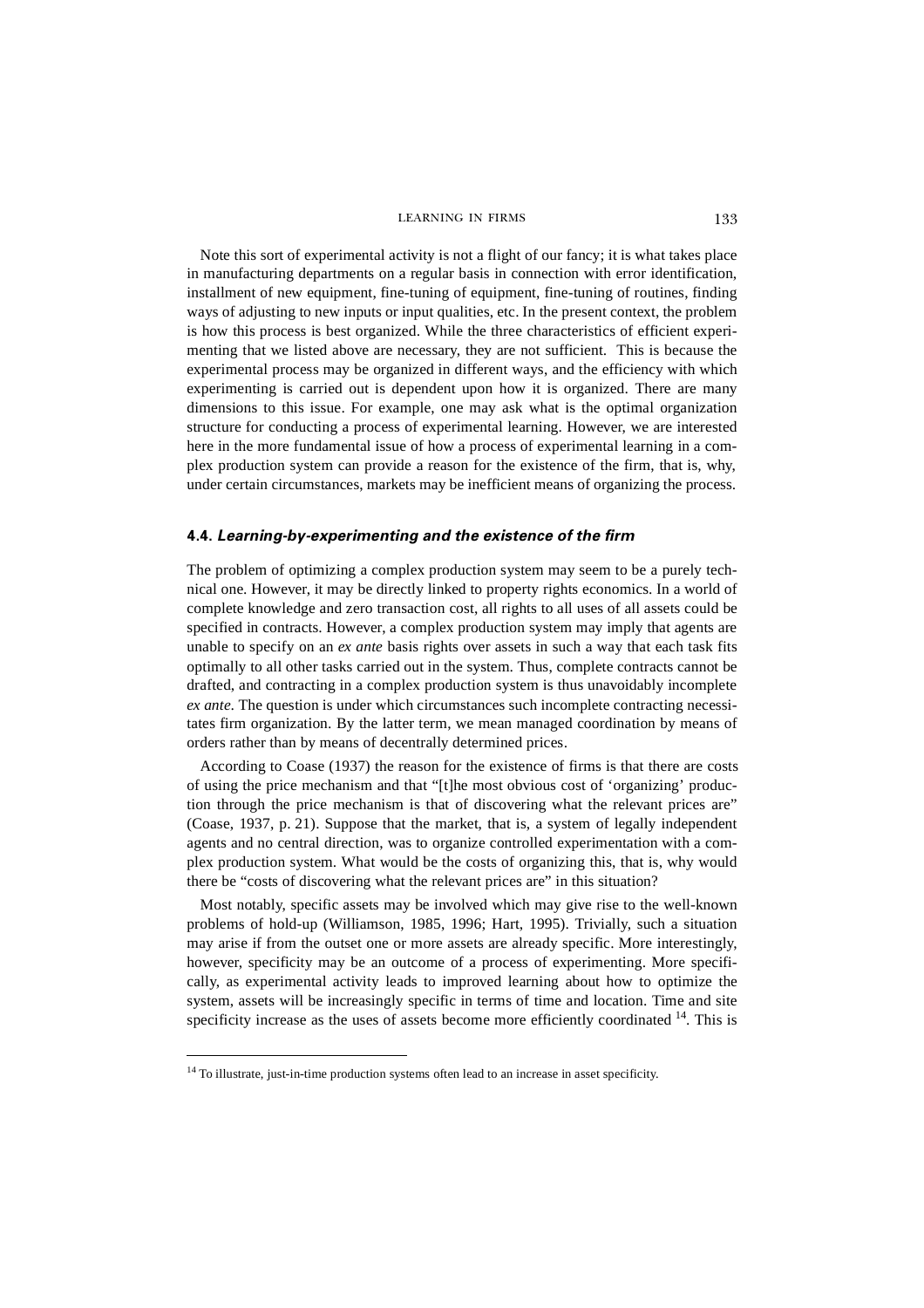one force pulling in the direction of firm organization, though not the only one. Another force is the problems created by bounded rationality (independently of considerations of opportunism).

Recall that we argued that there is a set of necessary conditions for efficient experimenting, such as the ability to define system boundaries, isolating the experiment from outside disturbances, and "guiding" the experimental activity. There may be market failure in connection with all three conditions  $1<sup>5</sup>$ . The main problem is that there is not likely to be shared conjectures with respect to these three conditions. With bounded rationality, agents may disagree about system boundaries and how to isolate the system from outside disturbances. Even abstracting from these problems, so that the system is well defined and isolated from outside disturbances, there may still be problems of coordination. This is because complex complementary systems are likely to exhibit multiple equilibria, so that it is not obvious how to coordinate on equilibria or even which equilibria are the most preferred ones.

In principle, one may imagine that an experimenting team hires an outside consultant that guides the experimental activity in the sense that he gives advice on the sequencing of actions and asset uses, initiate the experiments, draws the appropriate conclusions from each experiment, determine how these conclusions should influence further experimenting and so on. However, such an arrangement is likely to run into numerous bargaining costs, not the least because under market contracting, any team member may be able to veto the advice provided by the consultant. Succumbing to authority may be the cost effective way of organizing the experimental activity.

"Authority" here means that managers are given the rights to redefine and reallocate rights among team members, and the rights to sanction team members if these don't utilize their rights efficiently  $16$ . For example, managers decide on who is going to perform which tasks when. The possession of these rights means that managers are able to conduct experiments without continuously having to re-negotiate contracts; this saves bargaining and ink-costs. Moreover, the right to sanction team members also economizes on the agency costs from rights that are used inefficiently (Jensen and Meckling, 1992). Managers then are able to create "controlled" experiments in which they only change some aspects of tasks in order to trace the effects of some specific re-arrangements of rights. Arranging property rights in this way is tantamount to forming a firm. To sum up, we have argued that managed direction – that is, the firm – saves transaction costs when in complex production systems, sequential delineation and reallocation of rights over assets are required as a means of gradually improving the functional performance of such systems. As we argue next, this view also has implications for the understanding of the boundaries of the firm.

<sup>&</sup>lt;sup>15</sup> And it must be emphasized that because of the experimental nature of the process, we must be dealing with conjectures rather than proven knowledge.

 $16$  A complex production system is likely to be characterized by substantial information externalities, stemming from agents' private information (Holmström, 1982).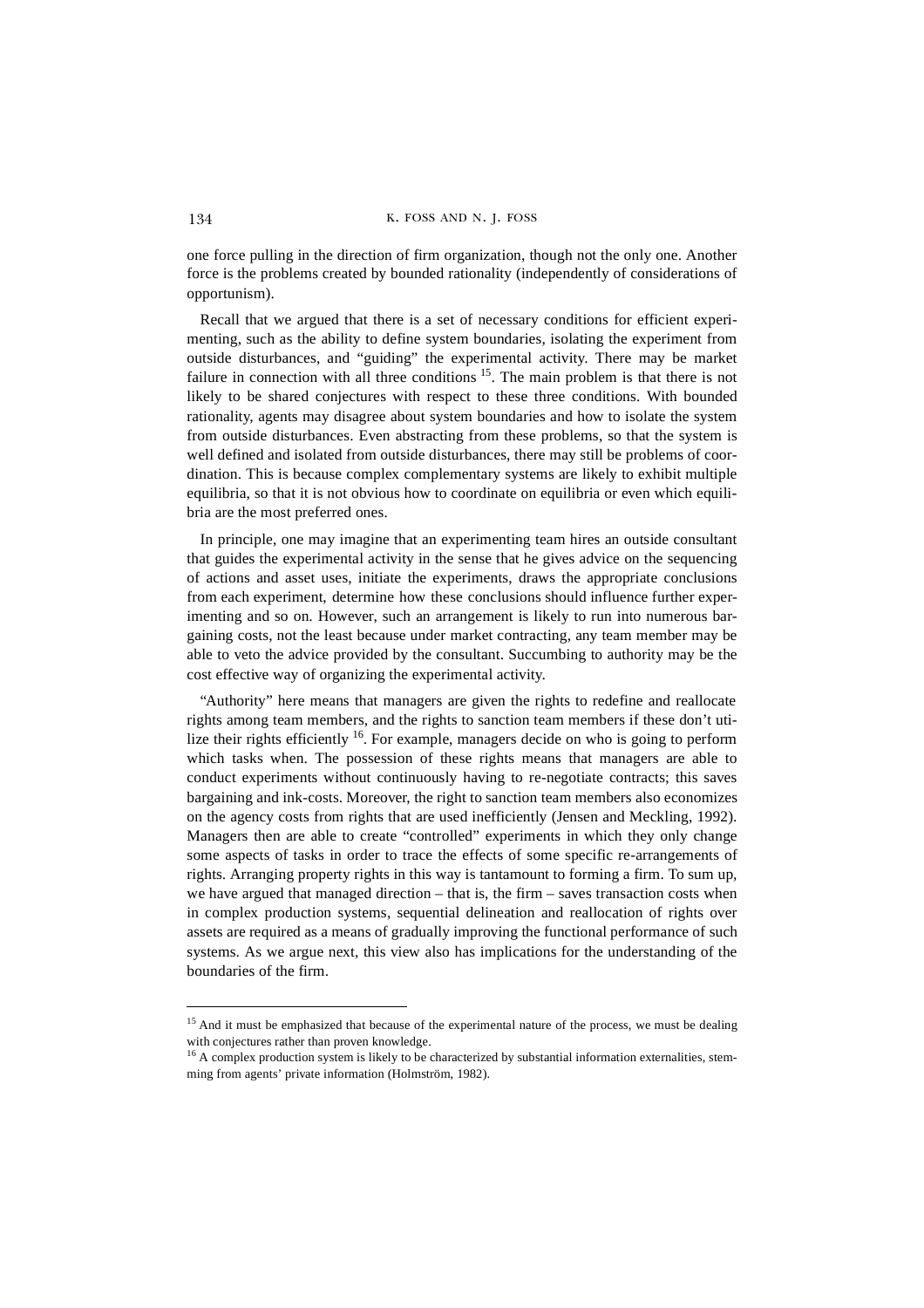## **4.5.** *Learning-by-experimenting, coordination knowledge, and the boundaries of the firm*

In his retrospective assessment of his own 1937 paper, Coase (1991, p. 73) pointed to the necessity of uncovering "... the reasons why the costs of organizing particular activities differ among firms" (p. 73). He criticized existing theories of the firm for paying too little attention to this problem. However, resolving the problem is important for a more precise understanding of the efficient boundaries of firms. In other words, if firms are not equally efficient at coordinating the same types of tasks, this should influence the boundaries of firms  $17$ . The arguments presented earlier suggest that learning-by-experimenting in complex production systems and the creation of coordination knowledge result in different abilities and thus different costs among firms with respect to organize different kinds of tasks <sup>18</sup>. The boundaries of firms reflect these endogenous changes in production and coordination costs as agents learn in production and coordination.

Based on the arguments presented earlier, we argue that the importance of learning in coordination depends on the nature of the technological interdependencies in a complex production system. A highly complex (in the sense of Simon, 1969) production system necessitates more learning-by-experimenting than a less complex system, primarily because the latter is more decomposable. As we have argued, there may be advantages from organizing learning-by-experimenting in the former type of systems inside the boundaries of the firm – at least until sufficient experimentation have resulted in precise knowledge about the nature of interdependencies. Possessing such coordination knowledge means that it becomes possible to precisely delineate and allocate rights to take specific actions in ways that ensure the coordination of the system. This also implies that well-defined tasks may be spun-off to outside suppliers, that is, market contracts substitute for managed direction.

However, if the production system is often perturbed in an unpredictable manner by outside disturbances, hierarchical coordination may still continue to hold sway (Coase, 1937; Langlois and Robertson, 1995). Furthermore, since an outcome of learning-byexperimenting may be increased asset specificity, the unpredictable nature of outside disturbances introduces problems of hold-up. Thus, even if a task is well-defined in most situations, it may still be kept within the boundaries of the because of the hold-up problem.

<sup>&</sup>lt;sup>17</sup> As suggested by Richardson's (1972) analysis.

<sup>&</sup>lt;sup>18</sup> Socially developed norms, rules and routines also reduce costs of coordination. Norms and routines make the behavior of others more predictable thus reducing the need for information required to coordinate actions. In the terminology of property rights, norms and routines can be said to act as self-enforcing constraints on use rights. Such norms and routines certainly also play a great role in determining the costs of coordination in different firms and the decision to make rather than to buy may often be grounded on superior, non-imitable and non transferable routines which aids coordination in production. Norms and routines are not confined to firms; they may as well evolve as means of coordinating actions between independent individuals or individuals in different firms. In that case they also reduce costs of market transactions.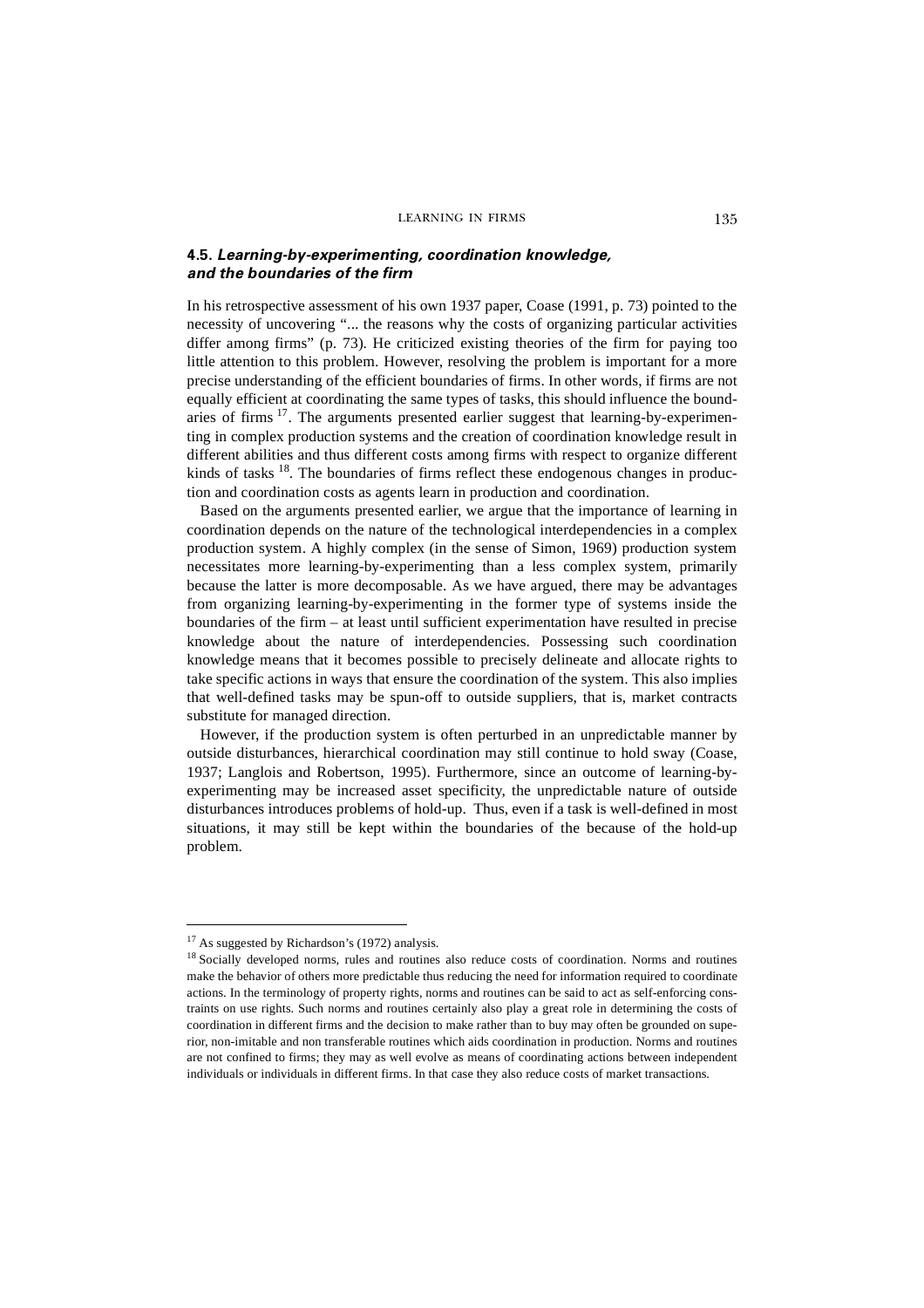#### **4.6.** *Learning-by-experimenting and competitive advantage*

The process of learning-by-experimenting is likely to be path-dependent and complex. The precise outcome of the learning process is a result of the starting point of the process, the conjectures that participants in the process have formed and tried out, how they have reacted to falsified conjectures, etc. Thus, the resulting coordination knowledge is likely to be complex and contain many tacit elements. In line with the KBA analysis, such coordination knowledge may therefore be costly to transfer using market contracts (as in Kogut and Zander, 1992). This may explain the observed path-dependency in the kind of activities firms undertake (Teece *et al.*, 1997).

Since processes of learning-by-experimenting are path-dependent, firms are likely to end up with different stocks of coordination knowledge, even for the same underlying coordination problems. In turn, this implies that stocks of coordination knowledge across firms in an industry are associated with differential efficiencies. Therefore, these knowledge assets yield differential rents (Lippman and Rumelt, 1982). These rents may also be sustainable when the coordination knowledge that emerges from path-dependent processes of learning-by-experimenting is complex and contains tacit elements, making it costly to imitate.

# **5. Discussion**

In this section, we briefly explore some issues that emerge from the above discussions, and which we have only treated superficially or not treated at all. We shall treat the scope of our experimental view of the firm, as well as the link between individual and social learning.

## **5.1.** *Broadening the experimental view of the firm*

Arguably, our conceptualization of the link between learning-by-experimenting and economic organization is a very narrow one, only focusing on the optimizing of complex production systems. Now, we deliberately chose such a narrow focus in order to keep the discussion manageable (*cf.* Sect. 3). However, one may clearly argue that the experimental view of the firm is much broader in scope.

It is often impossible to find an optimum using analytical methods in systems that are characterized by many interdependencies and complementarities. Moreover, in complex systems, one may not even have identified the relevant interdepencies and complementarities. In both cases, learning-by-experimenting is required. Many firms are complex social systems, characterized by multiple interdependencies and complementarities that cut across departments and divisions, and are not just confined to production. It is an established truth in organization theory (*e.g.*, Thompson, 1967) that rational organizational structure should reflect such interdependencies and complementarities. From the

<sup>&</sup>lt;sup>19</sup> This explanation is consistent with Demsetz (1988) who also argues that firms are not perfect substitutes in production of goods and services.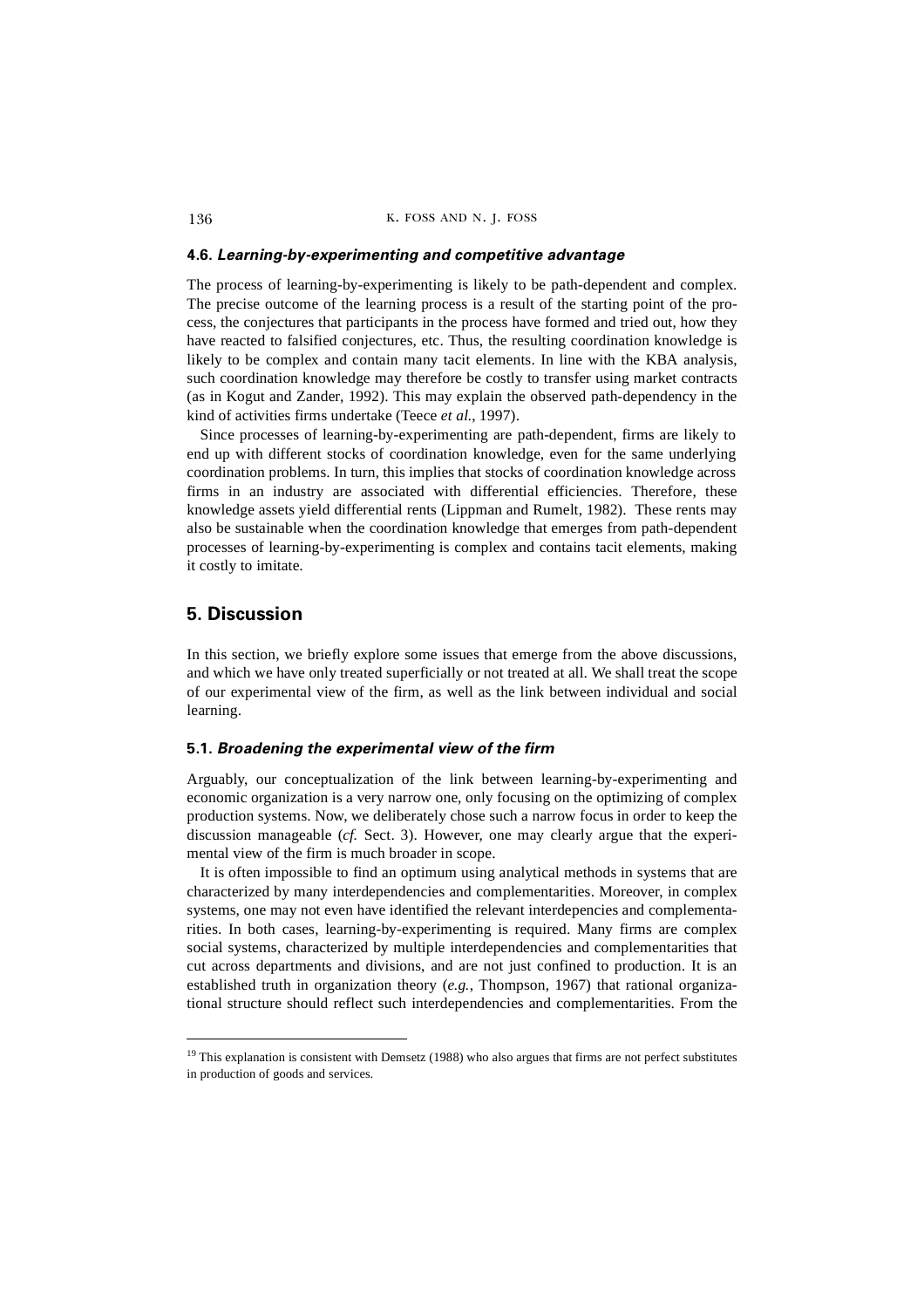perspective of property rights economics, the purpose of organization structure is to handle externalities in a way that is conducive to organizational goals. Organization structure is essentially an allocation of property rights (Jones, 1983).

Moreover, as Loasby (1976, p. 133) perceptively noted, an organizational structure "... not only determines where an organization's problems are worked, but also helps to determine what problems they shall be, how they are defined, and what solutions will be attempted". Thus, "... each part of an organization is a kind of experimental design". We may add that such "experimental designs" are often nested, in the sense that the experiments that go on in different parts of an organization may influence other parts of that organization. In turn, this implies that the property rights structure represented by organization structure is *itself* an experimental design! Thus, our basic argument that experimentation, property rights, and economic organization are closely related is applicable to a much broader context than complex production systems.

#### **5.2.** *Organizational learning and learning-by-experimenting*

A key point in the KBA is that firms exist because they help structuring processes of organizational learning. Thus, Kogut and Zander (1992, p. 384) argue that "... organizations are social communities in which individual and social expertise is transformed into economically useful products and services", and exist for this reason (see also Spender, 1996 and Kogut and Zander, 1996 for similar arguments). Now, "organizational learning" is a term that is very seldom defined with much precision in the literature  $2^0$ . However, contributors to the literature seem to agree that organizational learning is a phenomenon that lies outside the orbit of rational choice, is stored in routines, and somehow emerges from the interaction of multiple actors in a history-dependent way (March, 1999). Much of the literature is therefore strongly descriptive (Weick and Westerly, 1995).

We agree that learning may be important to understanding the rationales of firms, and that it should be much more centrally placed in OE. However, we have problems with the existing literature on organizational learning. First, one searches in vain for precise criteria that distinguishes individual from organizational learning. Second, we fail to realize why it should not be possible to address at least important aspects of organizational learning by means of rational choice methodology. The learning-by-experimenting approach addresses both these two problems.

With respect to the distinction between individual and organizational learning, it may be argued that as an uncontroversial minimum organizational learning is learning that takes place within organizations. The problem then concerns why some learning processes are organized inside firms whereas other learning processes may take place across markets. In other words, do learning processes most efficiently take place between independent individual agents or between individual agents that interact within a hierarchical structure, such as a firm? In this paper, we have provided reasons why firms

 $20$  For example, Weick and Westerly's (1995) presumably authoritative discussion of organizational learning in the *Handbook of Organization Studies* does not offer a single clear definition of the concept.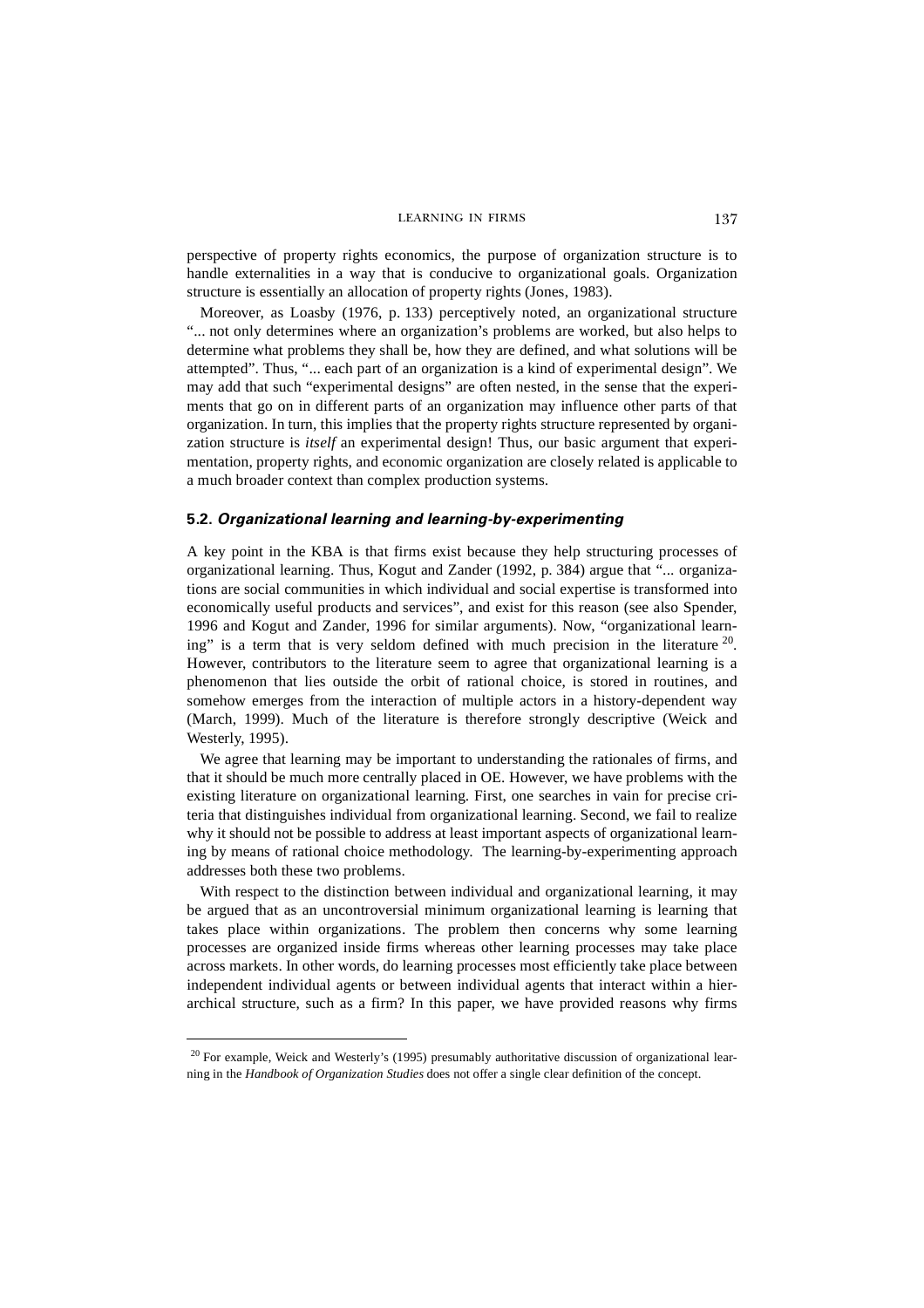(organizations) may in some circumstances organize processes of learning more efficiently than markets are capable of doing. We have relied on rational choice methodology throughout, arguing that rational agents will have to rely on learning-by-experimenting when they are faced with complex production systems  $^{21}$ . Thus, our approach deals with both difficulties associated with the concept of organizational learning.

# **6. Conclusion**

We began this paper by discussing the critique, launched by proponents of the KBA, that OE perspectives put all the emphasis on the allocation of incentives and property rights and neglects processes of learning. Although it is true that so far OE writers have had little to say about processes of learning and their consequences, we have suggested that there is no inherent reason why OE should be cut off from treating learning and exploring its organizational implications. More specifically, we demonstrated that it is possible to adopt an approach to learning that is consistent with rational choice methodology and stresses economizing, puts the emphasis on learning as a means to realizing efficiencies, is micro-analytic, and contains implications for economic organization. In order to focus these ideas, we concentrated on the role of experimentation as a means of finding solutions to coordination problems in complex production systems (*e.g.*, finding the optimal sequence of activities). and the transaction costs learning-by-experimenting may create. Such transaction costs help determine the existence, boundaries and internal organization of the firm, and has implications for the understanding of competitive advantage. This is one way in which OE may come better to grips with processes of learning and their implications for economic organization and competitive advantage. We have no doubt that there are many other such ways. Future work will explore these.

# **References**

- Alchian A.A. (1965) Some Economics of Property Rights. In: Alchian A.A. (Ed.), *Economic Forces at Work,* 1977, Liberty Press, Indianapolis.
- Alchian A.A., Demsetz. H. (1972) Production, Information Costs, and Economic Organization, *American Economic Review* **62**, pp. 772-795.
- Barney J.B. (1986) Strategic Factor Markets, *Management Science* **32**, pp. 1231-1241.
- Barney J.B. (1991) Firm Resources and Sustained Competitive Advantage, *Journal of Management* **17**, pp. 99-120.
- Barzel Y. (1982) Measurement Costs and the Organization of Markets, *Journal of Law and Economics* **25**, pp. 27-48.
- Barzel Y. (1997) *Economic Analysis of Property Rights*, Cambridge University Press, Cambridge.

 $21$  This is not to say that "non-rational" elements such as intuition, humour, routine-based decisions, etc. (Weick and Westerly, 1995; March, 1999) may not play a role, for example, in the formation of conjectures that are tried out in experimental learning and the interpretation of the evidence from experiments.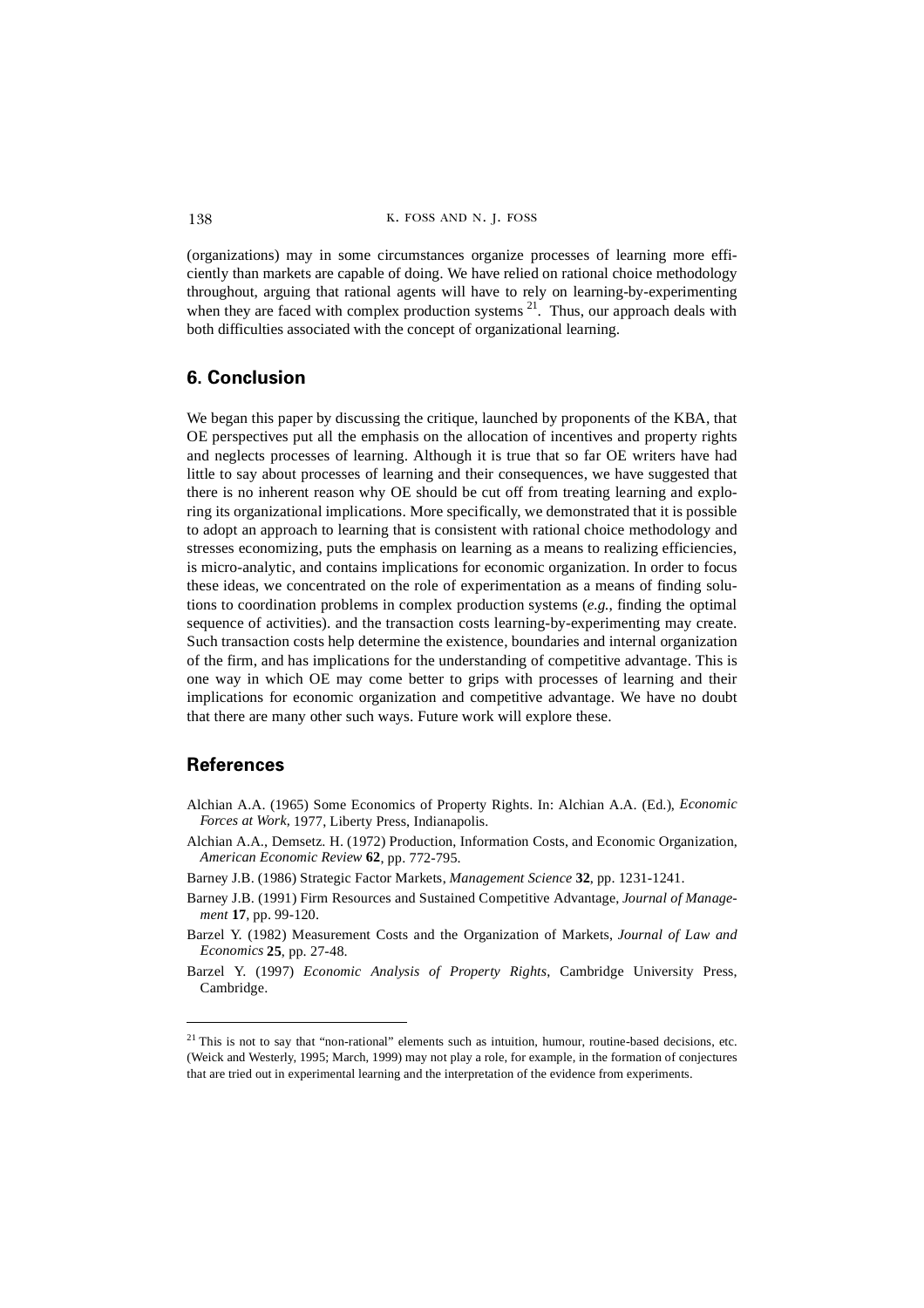- Blackwell D. (1951) "Comparison of Experiments". In: Neyman J. (Ed.), *Proceedings of the Second Berkeley Symposium on Mathematical Statistics and Probability*.
- Casson M. (1994) Why Are Firms Hierarchical? *Journal of the Economics of Business* **1,** pp. 47-76
- Coase R.H. (1937) The Nature of the Firm, *Economica* **4,** pp. 386-405.
- Coase R.H. (1960) The Problem of Social Cost, *Journal of Law and Economics* **3**, pp. 1-44.
- Coase R.H. (1988) Notes on the Problem of Social Cost. In: *The Firm, The Market, and the State*, University of Chicago Press, Chicago.
- Conner K.R. (1991) A Historical Comparison of Resource-Based Theory and Five Schools of Thought Within Industrial Organization Economics: Do We Have a New Theory of the Firm?, *Journal of Management* **17**, pp. 121-154.
- Conner K.R., Prahalad C.K. (1996) A Resource-Based Theory of the Firm: Knowledge versus Opportunism, *Organization Science* **7**, pp. 477-501.
- Cyert R.M., Kumar P. (1996) Economizing by Firms Through Learning and Adaptation, *Journal of Economic Behavior and Organization* **29**, pp. 211-231.
- Demsetz H., (1964) The Exchange and Enforcement of Property Rights, *Journal of Law and Economics* **7**, pp. 11-26.
- Demsetz H. (1988) The Theory of the Firm Revisited. In: Demsetz H. (Ed.), *Ownership, Control and the Organization of Economic Activity*, 1990, Basil Blackwell, Oxford.
- Denzau A., North. D.C. (1994) Shared Mental Models: Ideologies and Institutions, *KYKLOS* **47**, pp. 3-33.
- Dierickx I., Cool K. (1989) Asset Stock Accumulation and Sustainability of Competitive Advantage. In: Foss N.J. (Ed.), *Resources, Firms and Strategies*, 1997, Oxford University Press, Oxford.
- Dosi G ., Marengo L. (1994) Some Elements of an Evolutionary Theory of Organizational Competences. In: Englander R.W. (Ed.), *Evolutionary Concepts in Contemporary Economics*, University of Michigan Press, Ann Arbor.
- Eggertson T. (1990) *Economic Behaviour and Institutions*, Cambridge University Press, Cambridge.
- Foss N.J. (1996a) Knowledge-Based Approaches to the Theory of the Firm: Some Critical Comments, *Organization Science* **7**, pp. 470-476.
- Foss N.J. (1996b) More Critical Comments on Knowledge-Based Theories of the Firm, *Organization Science* **7**, pp. 519-523.
- Foss N.J. (2000) *The Theory of the Firm: Critical Perspectives* (4 vols.), Routledge, London.
- Foss K. (1996) Transaction Costs and Technological Development: The Case of the Danish Fruit and Vegetable Industry, *Research Policy* **25**, pp. 531-547*.*
- Foss K. (2000) Economic Organization and the Accumulation of Rent-Yielding Assets, In: Foss N.J., Robertson P.L. (Eds.), *Resources, Technology, and Strategy*, Routledge, London.
- Foss K., Foss N.J. (2000a) The Knowledge-Based Approach and Organizational Economics: How Do They Differ? How Does It Matter? In: Foss N.J., Mahnke V. (Eds.), *Competence, Governance and Entrepreneurship,* Oxford University Press, Oxford.
- Foss K., Foss N.J. (2000b) Assets, Attributes and Ownership, forthcoming in *International Journal of the Economics of Business*.
- Foss N.J., Knudsen T. (2000) *The Resource-based Tangle: In Search of Sustainable Foundations*, unpublished working paper.
- Furubotn E.G., Richter R. (1998) *Institutions and Economic Theory*, Michigan University Press, Ann Arbor.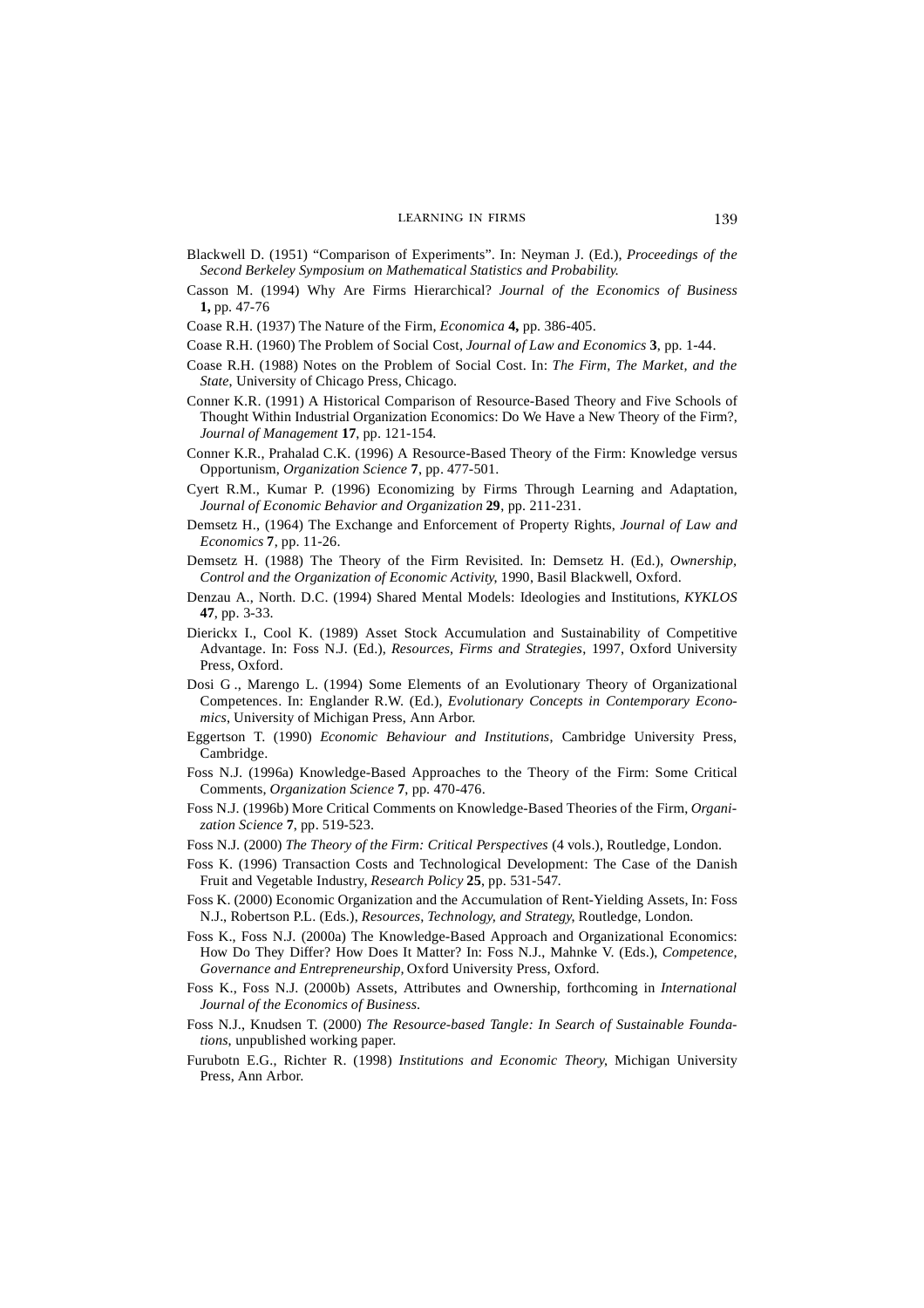- Galloway L. (1996) *Operation Management: The Basics*, International Thomson Business Press, London.
- Ghoshal S., Moran P. (1996) Bad for Practice: A Critique of Transaction Cost Theory, *Academy of Management Review* **21**, pp. 13-47.
- Ghoshal S., Moran P., Almeida-Costa L. (1995) The Essence of the Megacorporation: Shared Context, Not Structural Hierarchy, *Journal of Institutional and Theoretical Economics* **151**, pp. 748-759.
- Grant R.A. (1996) Toward a Knowledge-Based Theory of the Firm, *Strategic Management Journal* **17**, pp. 109-122.
- Grossman S., Hart O. (1986) The Costs and Benefits at Ownership. In: Foss N.J. (Ed.), *The Theory of the Firm: Critical Perspectives in Economic Organization*, 2000, Routledge, London.
- Hart O. (1995) Firms, *Contracts and Financial Structure*, Oxford University Press, Oxford.
- Hayek F.A. von, (1945) The Use of Knowledge in Society. In: von Hayek F.A. (Ed.), *Individualism and Economic Order,* 1948, University of Chicago Press, Chicago.
- Holmström B. (1982) Moral Hazard in Teams, *The Bell Journal of Economics* **13**, pp. 324-340.
- Holmström B., Milgrom P. (1991) Multitask Principal-Agent Analyses: Incentive Contracts, Asset Ownership, and Job Design, *Journal of Law, Economics, and Organization* **7**, pp. 24-52.
- Jensen M., Meckling W. (1992) Specific and General Knowledge and Organizational Structure. In: Werin L., Wijkander H. (Eds.), *Contract Economics*, Blackwell, Oxford.
- Jones G.R. (1983) Transaction Costs, Property Rights, and Organizational Culture: An Exchange Perspective, *Administrative Science Quarterly* **28**, pp. 454-467.
- Kirzner I.M. (1973) *Competition and Entrepreneurship*. University of Chicago Press, Chicago.
- Kogut B., Zander U. (1992) Knowledge of the Firm, Combinative Capabilities, and the Replication of Technology, *Organization Science* **3**, pp. 383-397.
- Kogut B., Zander U. (1996) What Firms Do? Coordination, Identity and Learning, *Organization Science* **7**, pp. 502-518.
- Langlois R.N., Robertson P.L. (1995) *Firms, Markets, and Economic Change*, Routledge, London.
- Langlois R.N., Foss N.J. (1999) Capabilities and Governance: The Rebirth of Production in the Theory of Economic Organization, *KYKLOS* **52**, pp. 201-218.
- Libecap G. (1989) *Contracting for Property Rights*, Cambridge University Press, Cambridge.
- Lippman S.A., Rumelt R.P. (1982) Uncertain Imitability: An Analysis of Interfirm Differences in Efficiency Under Competition, *Bell Journal of Economics* **13**, pp. 418-438.
- Loasby B.J. (1976) *Choice, Complexity, and Ignorance*, Cambridge University Press, Cambridge.
- Loasby B.J. (1999) *Knowledge, Institutions, and Evolution in Economics*, Routledge, London.
- Madhok A. (1996) The Organization of Economic Activity: Transaction Costs, Firm Capabilities, and the Nature of Governance, *Organization Science* **7**, pp. 577-590.
- March J.G. (1999) *The Pursuit of Organizational Intelligence*, Blackwell Publishers, Oxford.
- Marschak J., Radner R. (1972) *The Theory of Teams*, Yale University Press, New Haven.
- Nahapiet J., Ghoshal S. (1999) Social Capital, Intellectual Capital, and the Organizational Advantage, *Academy of Management Review* **23**, pp. 242-266.
- Penrose E.T. (1959) *The Theory of the Growth of the Firm*, Basil Blackwell, Oxford.
- Peteraf M.A. (1993) The Cornerstones of Competitive Advantage: A Resource-Based View, *Strategic Management Journal* **14**, pp. 179-191.